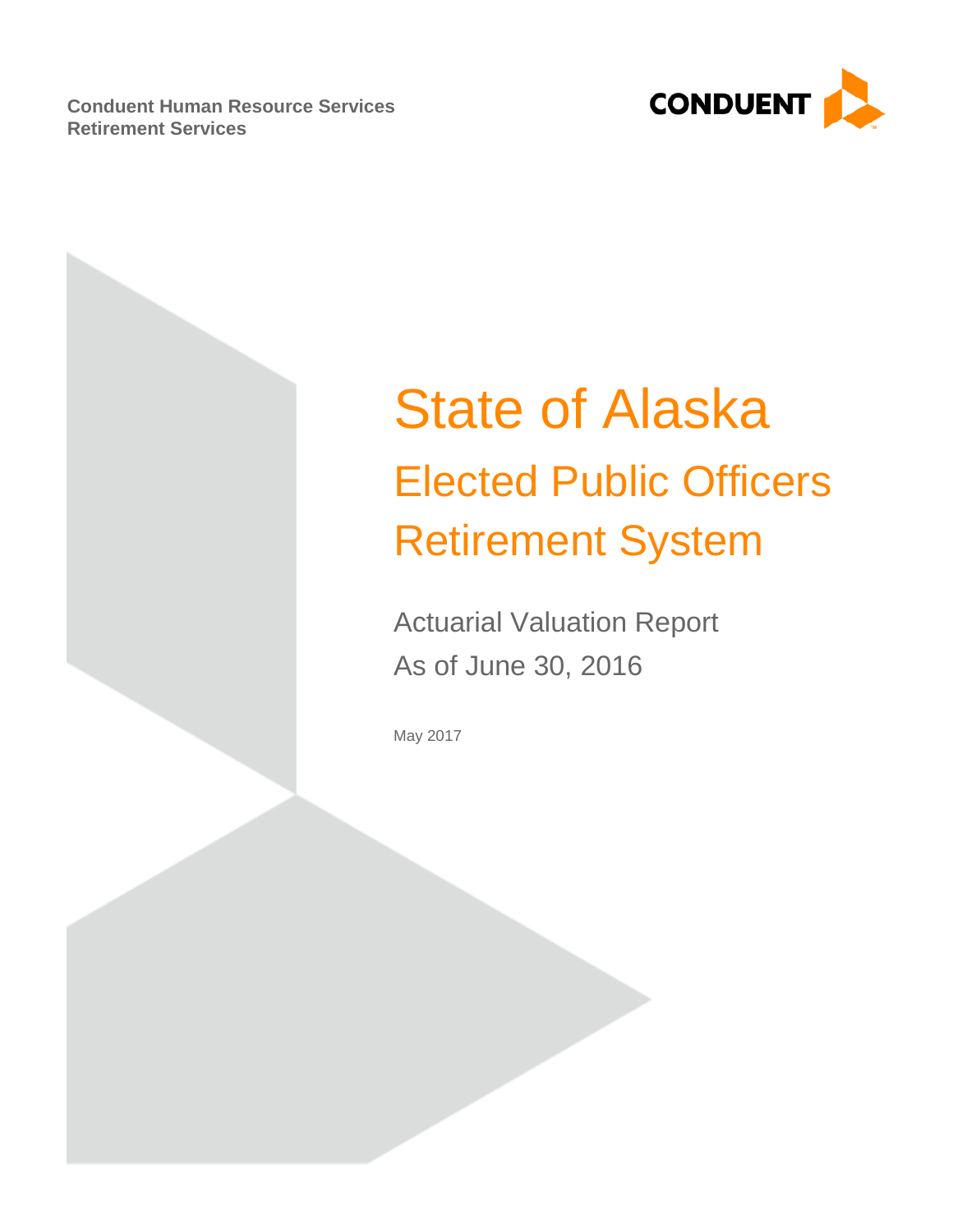© 2017 Conduent Business Services, LLC. All rights reserved. Conduent and Conduent Agile Star are trademarks of Conduent Business Services, LLC in the United States and/or other countries.

Other company trademarks are also acknowledged.

Document Version: 1.0 (November 2016).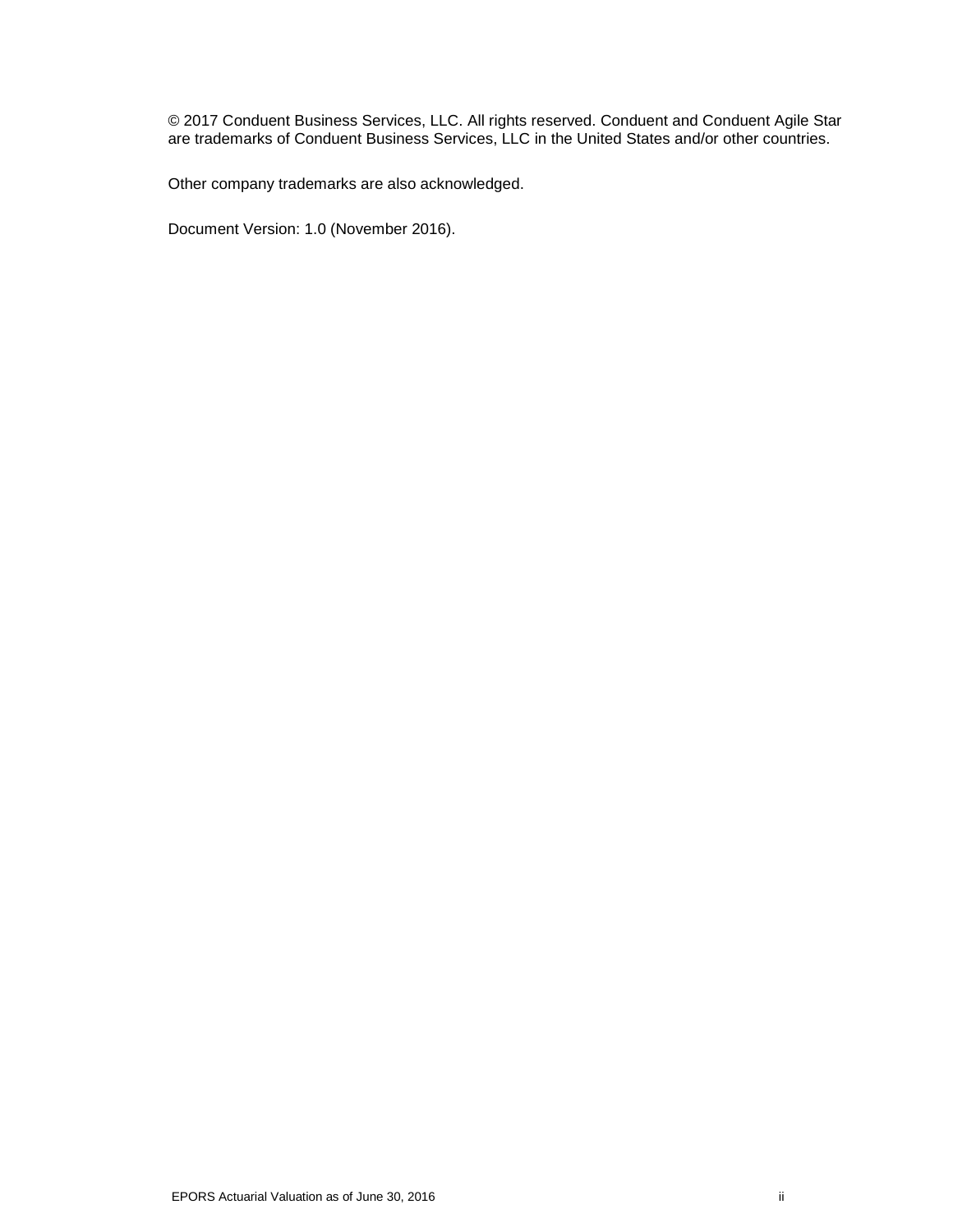

May 23, 2017

State of Alaska The Department of Administration, Division of Retirement and Benefits P.O. Box 110203 Juneau, AK 99811-0203

Certification of Actuarial Valuation

To the Commissioner of the Department of Administration:

This report summarizes the annual actuarial valuation results of the State of Alaska Elected Public Officers Retirement System (EPORS) as of June 30, 2016 performed by Conduent HR Services, LLC (Conduent), formerly known as Buck Consultants, LLC.

The actuarial valuation is based on member data provided by the Division of Retirement and Benefits and medical enrollment data provided by the healthcare claims administrator (Aetna), all as summarized in this report. The benefits considered are those delineated in Alaska statutes effective June 30, 2016. The actuary did not verify the data submitted, but did perform tests for consistency and reasonableness.

All costs, liabilities and other factors under the System were determined in accordance with generally accepted actuarial principles and procedures. An actuarial cost method is used to measure the actuarial liabilities which we believe is reasonable. Conduent is solely responsible for the actuarial data and actuarial results presented in this report. This report fully and fairly discloses the actuarial position of the System as of June 30, 2016.

The contribution requirements are determined as a level dollar amount to reflect the cost to amortize the unfunded liability over a fixed 25-year period.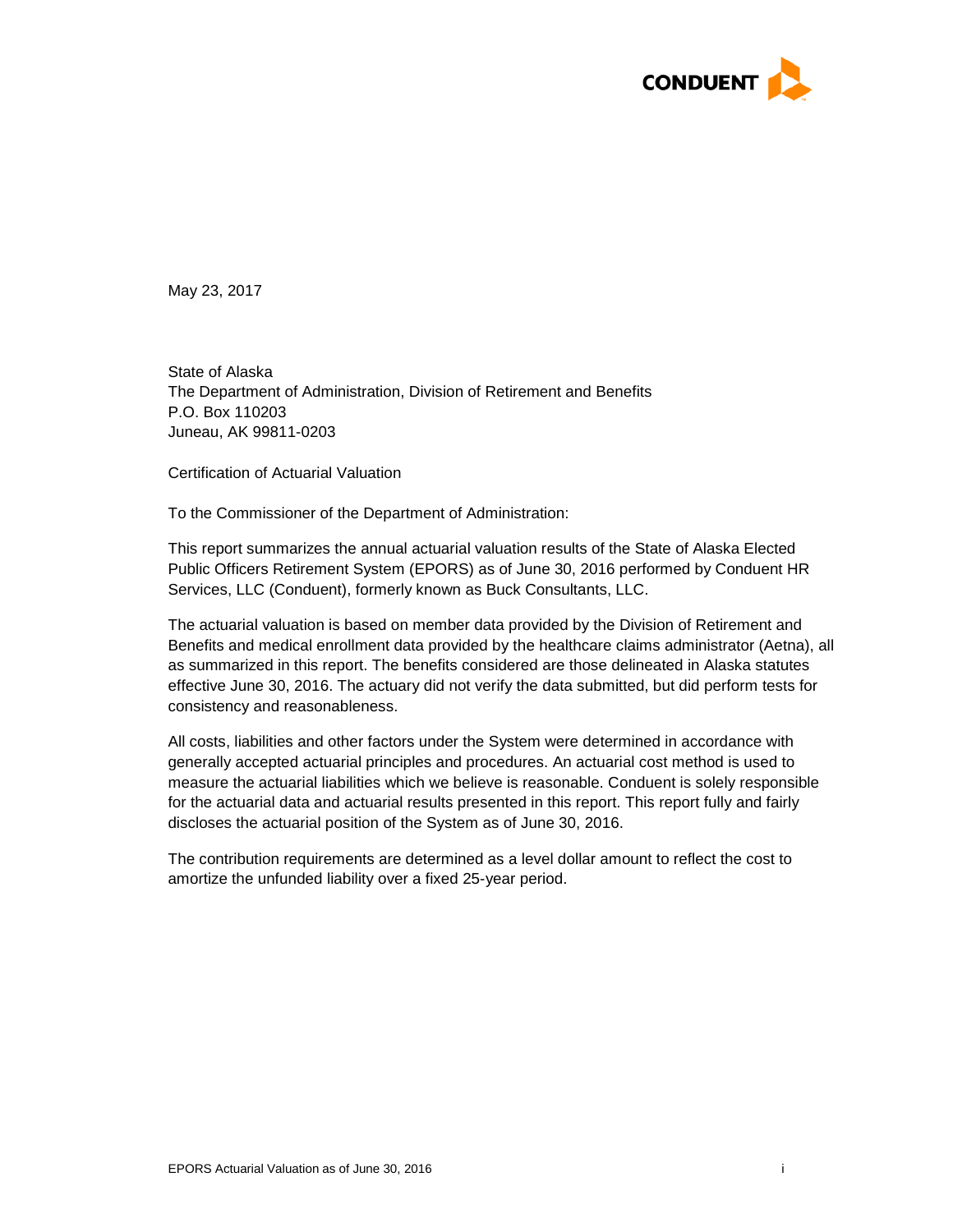

State of Alaska The Department of Administration May 23, 2017 Page ii

The staff of the State of Alaska may use this report for the review of the operations of EPORS. Use of this report, for any other purpose or by anyone other than the staff of the State of Alaska may not be appropriate and may result in mistaken conclusions because of failure to understand applicable assumptions, methods or inapplicability of the report for that purpose. Because of the risk of misinterpretation of actuarial results, you should ask Conduent to review any statement you wish to make on the results contained in this report. Conduent will not accept any liability for any such statement made without the review by Conduent.

Future actuarial measurements may differ significantly from current measurements due to plan experience differing from that anticipated by the economic and demographic assumptions, increases or decreases expected as part of the natural operation of the methodology used for these measurements, and changes in plan provisions or applicable law. In particular, retiree group benefits models necessarily rely on the use of approximations and estimates, and are sensitive to changes in these approximations and estimates. Small variations in these approximations and estimates may lead to significant changes in actuarial measurements. An analysis of the potential range of such future differences is beyond the scope of this valuation.

In our opinion, the actuarial assumptions used are reasonable, taking into account the experience of the System and reasonable long-term expectations, and represent our best estimate of the anticipated long-term experience under the System. The actuary performs an analysis of System experience periodically and recommends changes if, in the opinion of the actuary, assumption changes are needed to more accurately reflect expected future experience. The last full experience analysis was performed for the period July 1, 2009 to June 30, 2013. Based on that experience study, the Department adopted new assumptions effective for the June 30, 2014 valuation to better reflect expected future experience. Based on our annual analysis of recent claims experience, changes were made to the per capita claim cost rates effective June 30, 2016 to better reflect expected future healthcare experience. Based on recent experience, the healthcare cost trend assumptions are still reasonable and were not changed. A summary of the actuarial assumptions and methods used in this actuarial valuation are shown in Section 5.

David Kershner is a Fellow of the Society of Actuaries and Larry Langer is an Associate of the Society of Actuaries. Both are Fellows of the Conference of Consulting Actuaries and Members of the American Academy of Actuaries, and meet the Qualification Standards of the American Academy of Actuaries to render the actuarial opinions contained in this report. This report has been prepared in accordance with all applicable Actuarial Standards of Practice. We are available to answer any questions on the material contained in the report, or to provide explanations or further details as may be appropriate.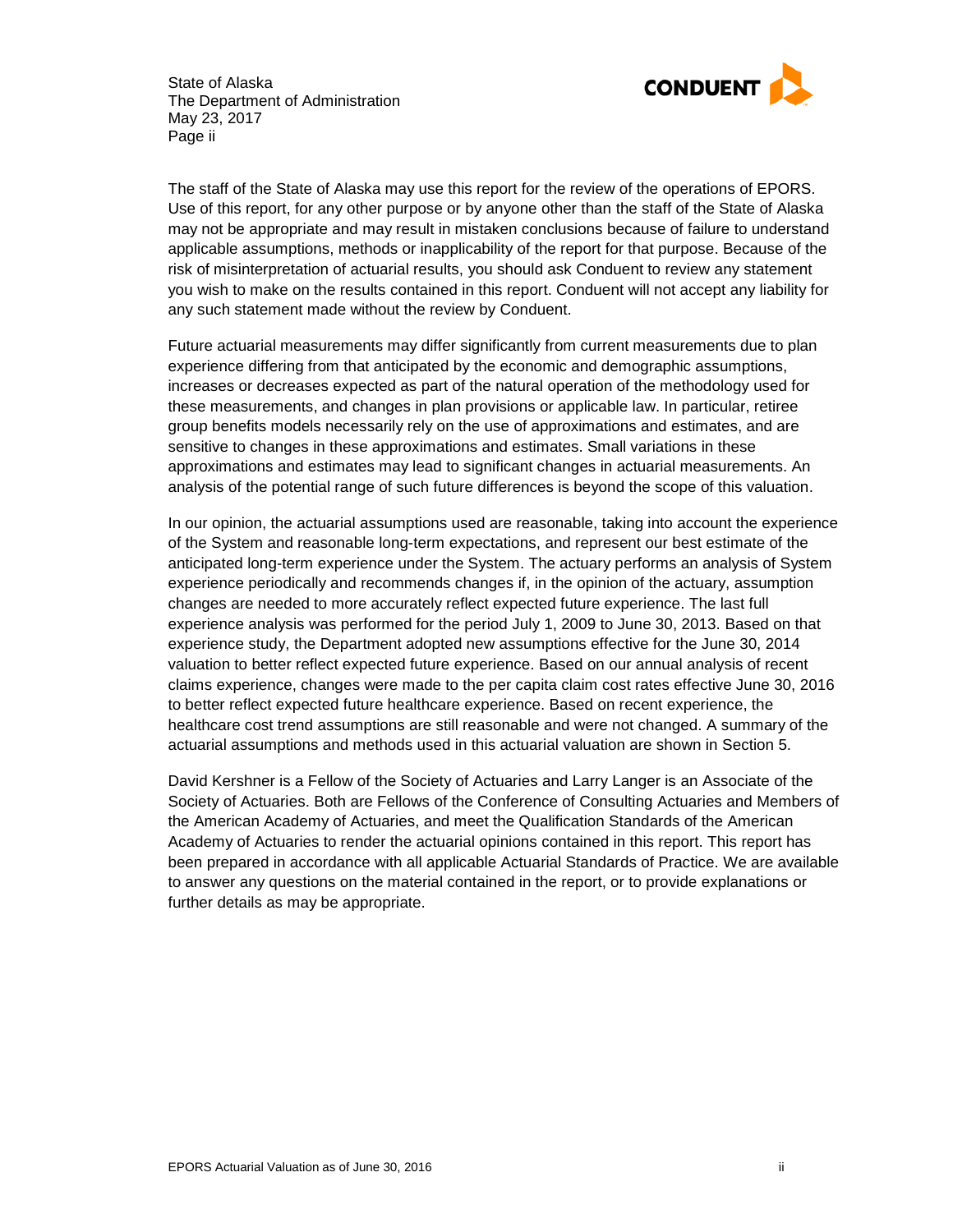State of Alaska The Department of Administration May 23, 2017 Page iii



Respectfully submitted,

David J. Kershner, FSA, EA, MAAA, FCA **Principal** 

Larry Langer, ASA, EA, MAAA, FCA Principal

The undersigned actuary is responsible for all assumptions related to the average annual per capita health claims cost and the healthcare cost trend rates, and hereby affirms her qualification to render opinions in such matters in accordance with the Qualification Standards of the American Academy of Actuaries.

Wisse A. Bist

Melissa A. Bissett, FSA, MAAA Senior Consultant, Health & Productivity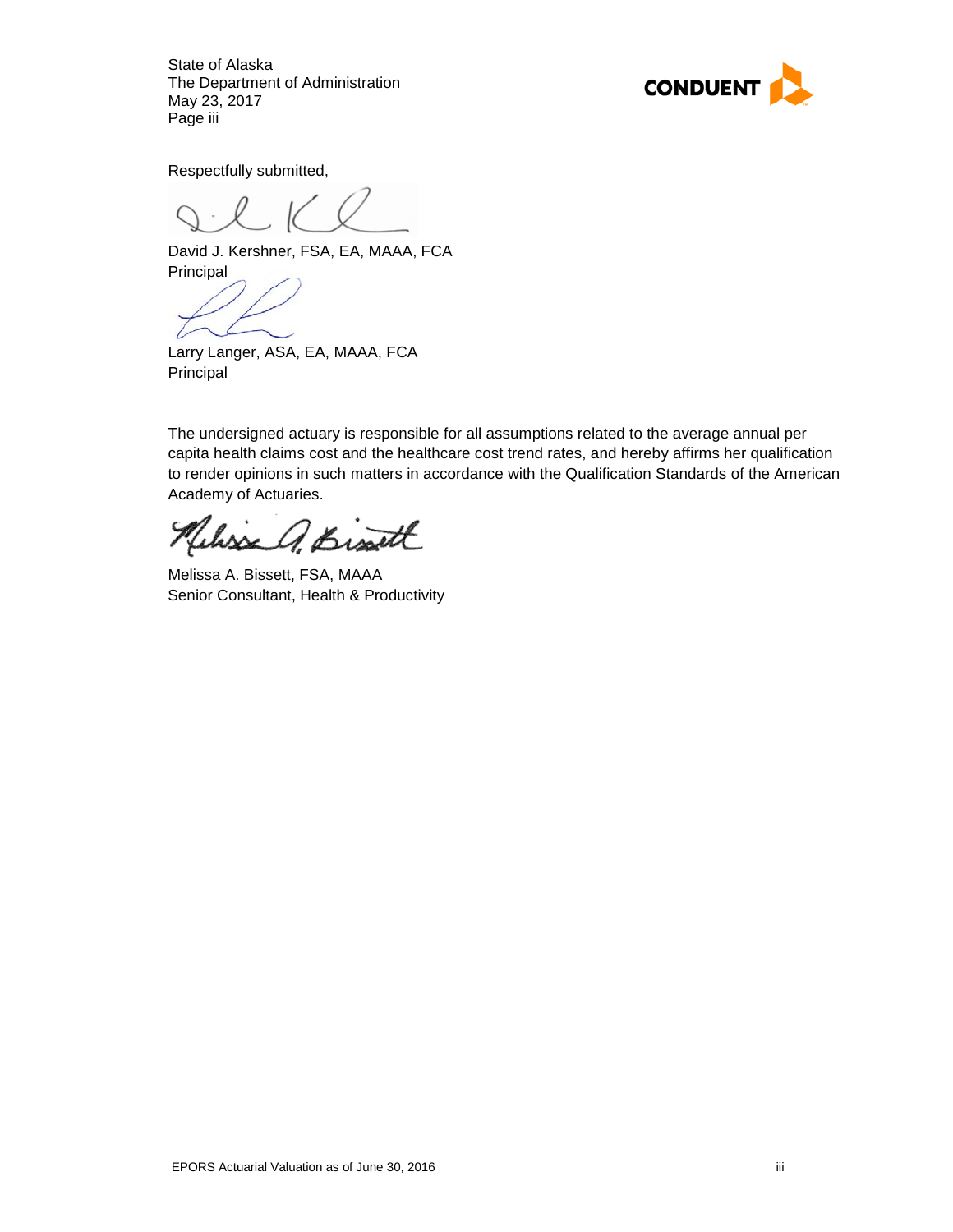# **Contents**

| Section 5.2 Descriptions of Actuarial Methods and Valuation Procedures 16 |    |
|---------------------------------------------------------------------------|----|
|                                                                           | 26 |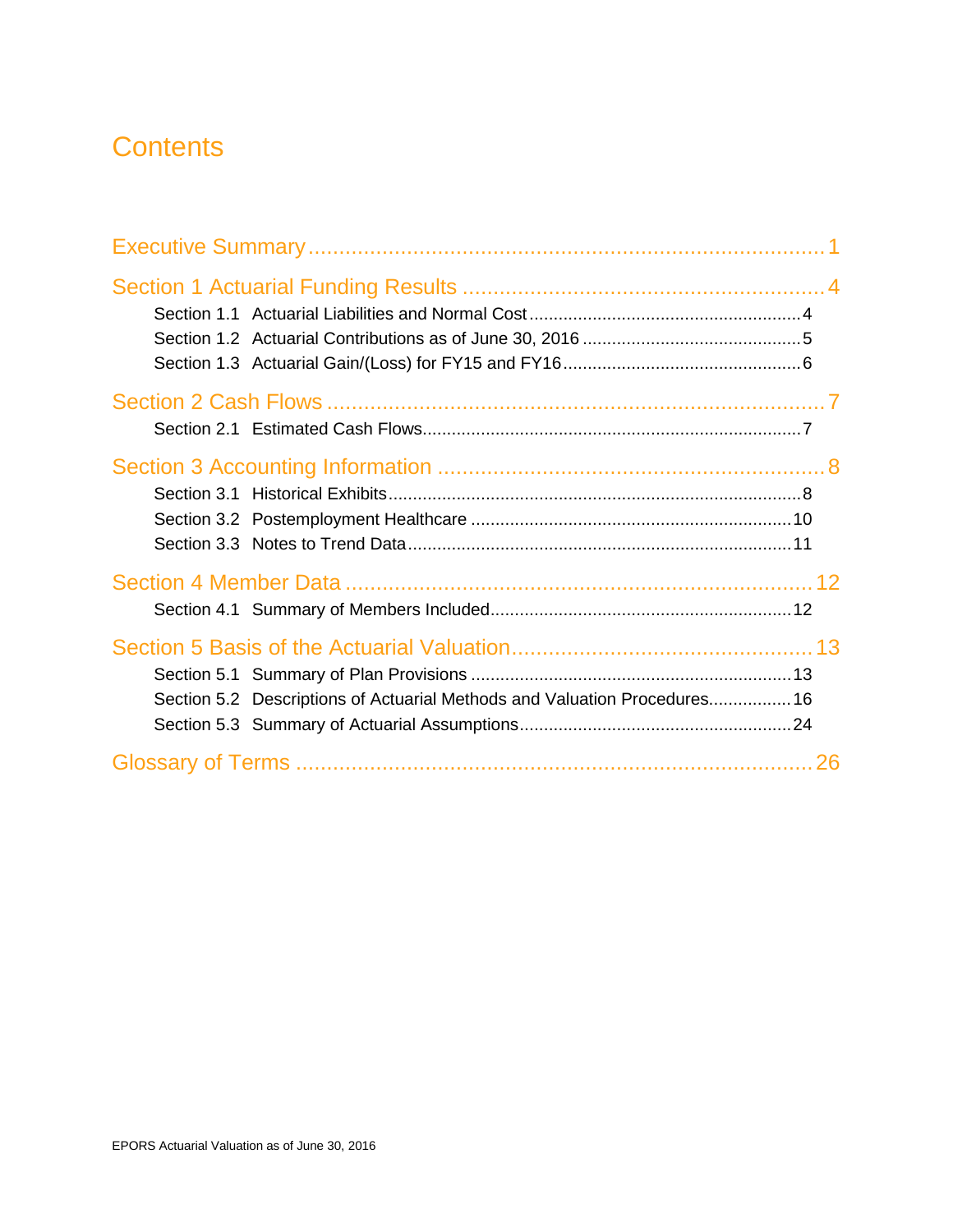# <span id="page-6-0"></span>Executive Summary

### **Overview**

The State of Alaska Elected Public Officers Retirement System (EPORS) provides pension and postemployment healthcare benefits to eligible members. The Commissioner of the Department of Administration is responsible for administering the System. This report presents the results of the actuarial valuation of the System benefits as of the valuation date of June 30, 2016.

### Purpose

An actuarial valuation is performed on the retirement plan bi-annually as of the end of the fiscal year. The main purposes of the actuarial valuation detailed in this report are:

- 1. To determine the Employer contribution necessary to meet the Department's funding policy for the System;
- 2. To disclose the liability measures as of the valuation date;
- 3. To disclose the healthcare accounting measures for the System required by GASB No 43;
- 4. To review the current funded status of the System and assess the funded status as an appropriate measure for determining future actuarially determined contributions;
- 5. To compare actual and expected experience under the System; and
- 6. To report trends in contributions and liabilities over the last several years.

Since inception in 1976, benefits under EPORS have been paid for on a pay-as-you-go basis. This means that just enough money has been appropriated each year to pay the benefits as they come due. Under this method, no fund is built up and therefore, no investment earnings offset the State's cost. In Section 2.1 of this report, we have projected the total benefit payments under EPORS for the next 35 years.

The actuarial valuation provides a "snapshot" of the funded position of the EPORS based on the plan provisions, membership, and actuarial assumptions as of the valuation date. Retiree group benefits models necessarily rely on the use of approximations and estimates and are sensitive to changes in these approximations and estimates. Small variations in these approximations and estimates may lead to significant changes in actuarial measurements.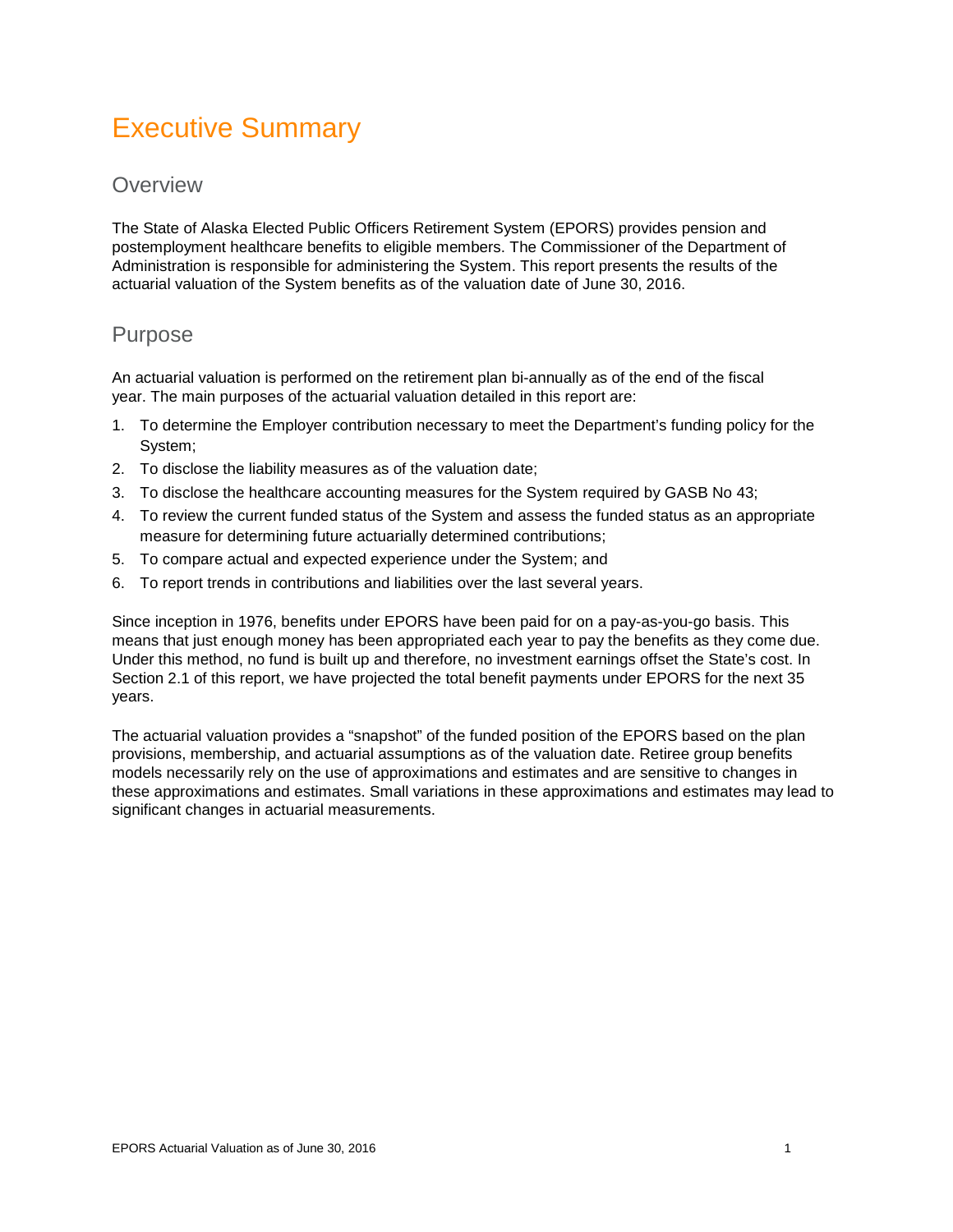### Funded Status

Where presented, references to "funded ratio" and "unfunded accrued liability" typically are measured on an actuarial value of assets basis. It should be noted that the same measurements using market value of assets would result in different funded ratios and unfunded accrued liabilities. Moreover, the funded ratio presented is appropriate for evaluating the need and level of future contributions but makes no assessment regarding the funded status of the plan if the plan were to settle (i.e. purchase annuities) for a portion or all of its liabilities.

|                   | <b>Funded Status as of June 30</b>                                       | 2014 | 2016        |                  |
|-------------------|--------------------------------------------------------------------------|------|-------------|------------------|
| <b>Pension</b>    |                                                                          |      |             |                  |
| a.                | <b>Actuarial Accrued Liability</b>                                       | \$   | 16,776,167  | \$<br>15,922,933 |
| b.                | <b>Valuation Assets</b>                                                  |      | 0           | 0                |
| c.                | Unfunded Actuarial Accrued Liability, $(a) - (b)$                        | \$   | 16,776,167  | \$<br>15,922,933 |
| d.                | Funding Ratio, $(b) \div (a)$                                            |      | 0%          | 0%               |
| <b>Healthcare</b> |                                                                          |      |             |                  |
| a.                | <b>Actuarial Accrued Liability</b>                                       | \$   | 3,281,098   | \$<br>2,210,360  |
| b.                | <b>Valuation Assets</b>                                                  |      | 0           | 0                |
| c.                | Unfunded Actuarial Accrued Liability, $(a) - (b)$                        | \$   | 3,281,098   | \$<br>2,210,360  |
| d.                | Funding Ratio, $(b) \div (a)$                                            |      | 0%          | 0%               |
| <b>Total</b>      |                                                                          |      |             |                  |
| a.                | <b>Actuarial Accrued Liability</b>                                       | \$   | 20,057,265  | \$<br>18,133,293 |
| b.                | <b>Valuation Assets</b>                                                  |      | 0           | 0                |
| C.                | Unfunded Actuarial Accrued Liability, $(a) - (b)$                        | \$   | 20,057,265  | \$<br>18,133,293 |
| d.                | Funding Ratio, $(b) \div (a)$                                            |      | $0\%$       | 0%               |
|                   | <b>Recommended Contribution</b>                                          |      | <b>FY15</b> | <b>FY17</b>      |
| <b>Total</b>      |                                                                          |      |             |                  |
| a.                | <b>Normal Cost</b>                                                       | \$   | 0           | \$<br>$\Omega$   |
| b.                | <b>Past Service Cost</b>                                                 |      | 1,387,664   | 1,254,554        |
| c.                | Total Annual Cost, $(a) + (b)$                                           | \$   | 1,387,664   | \$<br>1,254,554  |
| d.                | <b>Expected Annual Benefit Payments and Claim</b><br>Costs               | \$   | 1,631,129   | \$<br>1,456,205  |
| е.                | <b>Total Annual Recommended Contribution</b><br>[Greater of (c) and (d)] | \$   | 1,631,129   | \$<br>1,456,205  |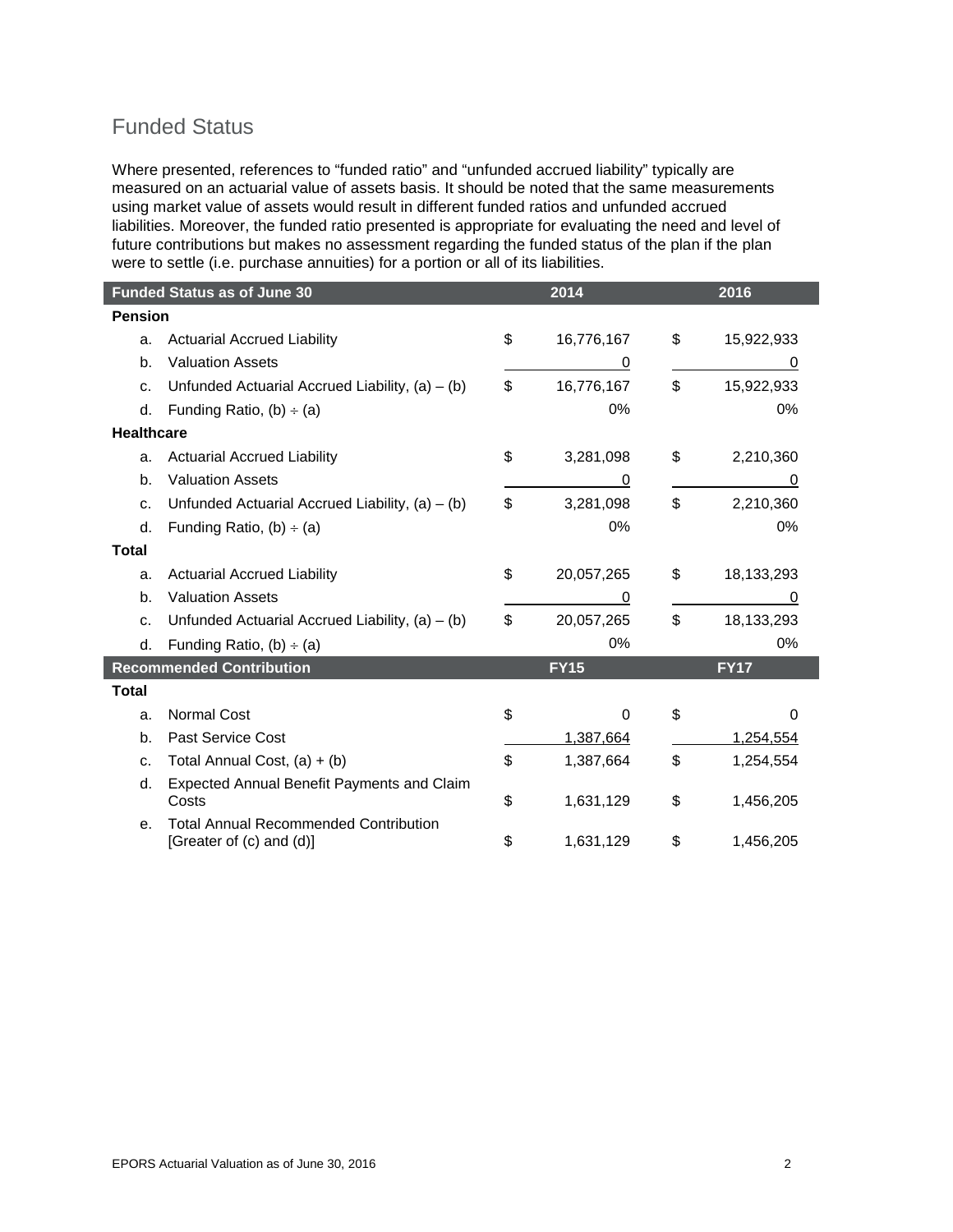### **1. Actuarial vs. Pay-As-You-Go Funding**

Since inception in 1976, benefits under EPORS have been paid for on a pay-as-you-go basis. This means that just enough money has been appropriated each year to pay the benefits as they come due. Under this method, no fund is built up and therefore, no investment earnings offset the State's cost. In Section 2.1 of this report, we have projected the total benefit payments under EPORS for the next 35 years. Annual benefit payments are projected to decrease from their current levels, which are approximately \$1,500,000 per year.

This valuation uses the Entry Age Normal Cost Method to disclose costs and liabilities. The actuarial funding method amortizes all unfunded liabilities over 25 years in level dollar payments. There is no normal cost component because benefits for the only active participant have been fully accrued. Accordingly, the actuarial costs associated with EPORS are past service costs only.

### **2. Demographic Experience (Pension)**

Section 4 provides statistics on active and inactive participants. The number of active participants increased from zero at June 30, 2014 to one at June 30, 2016 due to a rehired participant.

The number of retirees and beneficiaries decreased 8.6% from 35 to 32, and their average age increased from 77.44 to 78.54. The number of vested terminated participants remained at zero.

As shown in Section 1.3, actual increases in variable benefits and COLA were less than expected. Overall, the demographic experience produced a loss of \$636,038, including the mortality experience of the inactive members.

### **3. Retiree Medical Experience and Assumptions**

As described in Section 5.2, recent claims experience and actual healthcare enrollment created an actuarial loss of approximately \$47,788 (including health plan enrollment data and other miscellaneous changes). There was also a demographic experience loss of approximately \$115,079, for a net loss of \$162,867.

### **4. Members Included**

The governor, lieutenant governor, and members of the Alaska State Legislature holding office between January 1, 1976 and October 14, 1976.

### **5. Changes in Methods Since the Prior Valuation**

There have been no material changes in asset or valuation methods since the prior valuation. Enhanced health plan enrollment data resulted in some offsetting cost increases and enrollment decreases as part of the per capita cost development.

### **6. Changes in Assumptions Since the Prior Valuation**

There have been no changes in the assumptions since the prior valuation. Healthcare claim costs are updated annually as described in Section 5.2.

### **7. Changes in Benefit Provisions Since the Prior Valuation**

There have been no changes in benefit provisions since the prior valuation.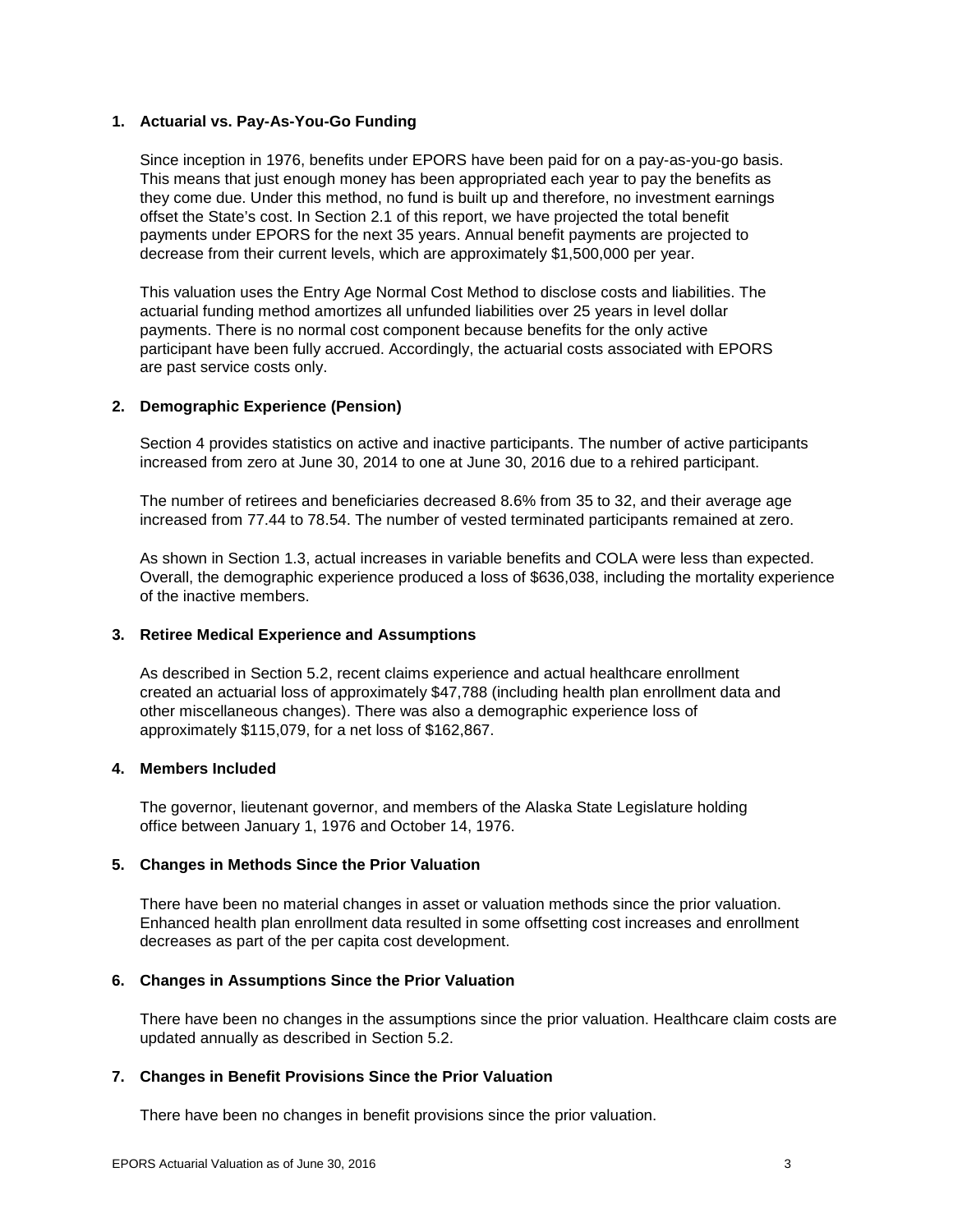# <span id="page-9-0"></span>Section 1 Actuarial Funding Results

### <span id="page-9-1"></span>Section 1.1 Actuarial Liabilities and Normal Cost

|                               | <b>Normal Cost</b> |                | <b>Actuarial Accrued</b><br><b>Liability</b> |
|-------------------------------|--------------------|----------------|----------------------------------------------|
| <b>Active Participants</b>    |                    |                |                                              |
| <b>Retirement Benefits</b>    | \$                 | 0              | \$<br>1,622,103                              |
| <b>Health Benefits</b>        |                    | $\overline{0}$ | 282,048                                      |
| Subtotal                      | \$                 | 0              | \$<br>1,904,151                              |
| <b>Retirees and Survivors</b> |                    |                |                                              |
| <b>Retirement Benefits</b>    |                    |                | \$<br>14,300,830                             |
| <b>Health Benefits</b>        |                    |                | 1,928,312                                    |
| Subtotal                      |                    |                | \$<br>16,229,142                             |
| <b>Vested Terminations</b>    |                    |                |                                              |
| <b>Retirement Benefits</b>    |                    |                | \$<br>0                                      |
| <b>Health Benefits</b>        |                    |                | 0                                            |
| Subtotal                      |                    |                | \$<br>$\mathbf 0$                            |
| <b>Total</b>                  |                    |                | \$<br>18,133,293                             |

The Medicare Part D subsidy is included in the calculation of the postemployment healthcare actuarial accrued liability.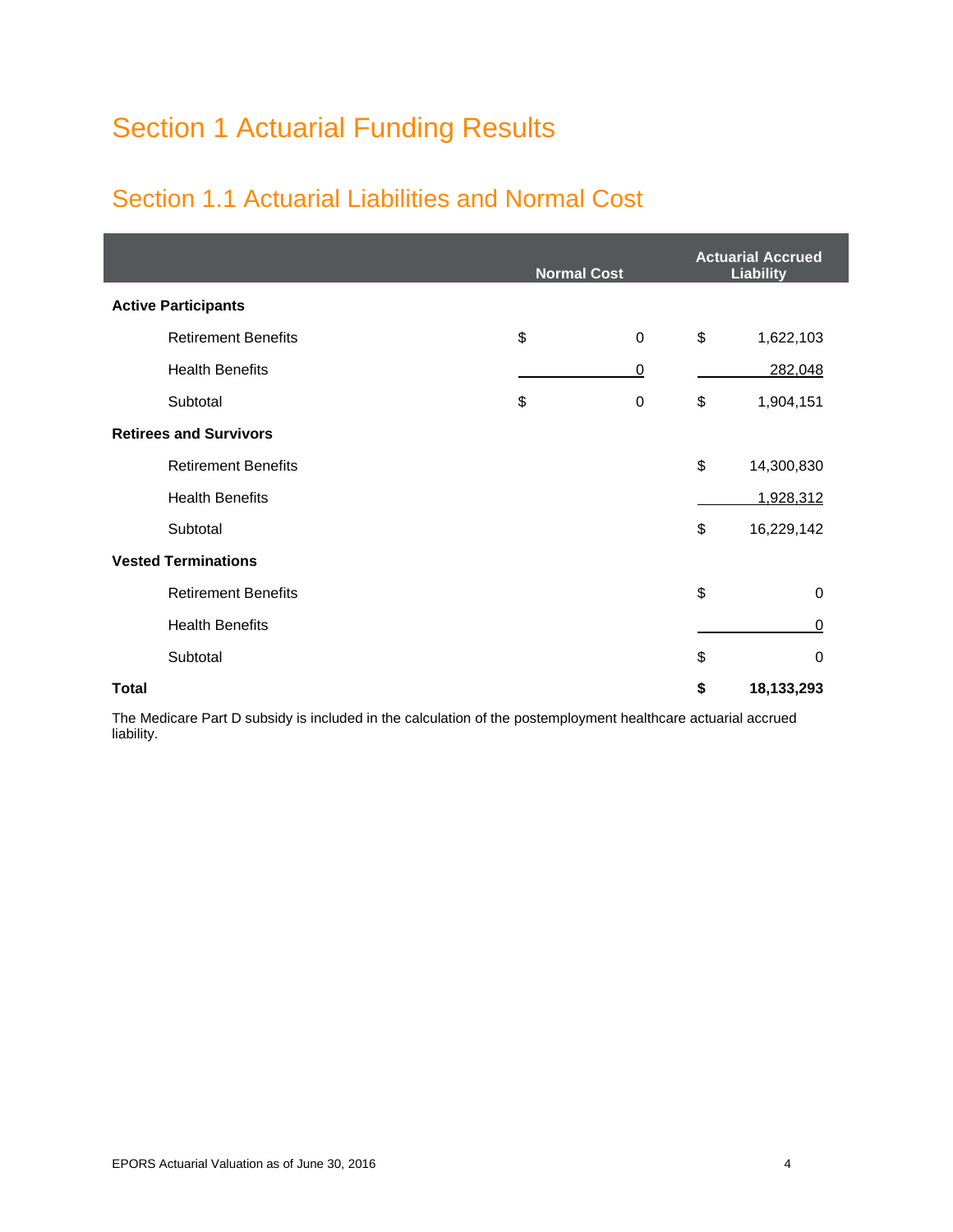# <span id="page-10-0"></span>Section 1.2 Actuarial Contributions as of June 30, 2016

| 1. | <b>Total Normal Cost</b>                                            | \$ | 0          |
|----|---------------------------------------------------------------------|----|------------|
| 2. | <b>Actuarial Accrued Liability</b>                                  |    | 18,133,293 |
| 3. | <b>Valuation Assets</b>                                             |    | 0          |
|    | 4. Total Unfunded Actuarial Accrued Liability, $(2) - (3)$          | S  | 18,133,293 |
| 5. | Funded Ratio, $(3) \div (2)$                                        |    | $0.00\%$   |
|    | 6. Past Service Cost Amortization Payment <sup>1</sup>              |    | 1,197,665  |
| 7. | Annual Actuarial Contribution at Beginning of Year, $(1) + (6)$     |    | 1,197,665  |
| 8. | Interest at 4.75%                                                   |    | 56,889     |
|    | 9. Annual Actuarial Contribution at End of Year, $(7) + (8)$        | \$ | 1,254,554  |
|    | 10. Expected Benefit Payments and Claim Costs for the Upcoming Year | \$ | 1,456,205  |
|    | 11. Annual Recommended Contribution [Greater of (9) and (10)]       | \$ | 1.456.205  |

<span id="page-10-1"></span> $1$  Calculated as a level dollar amount over a 25-year period as of June 30, 2016.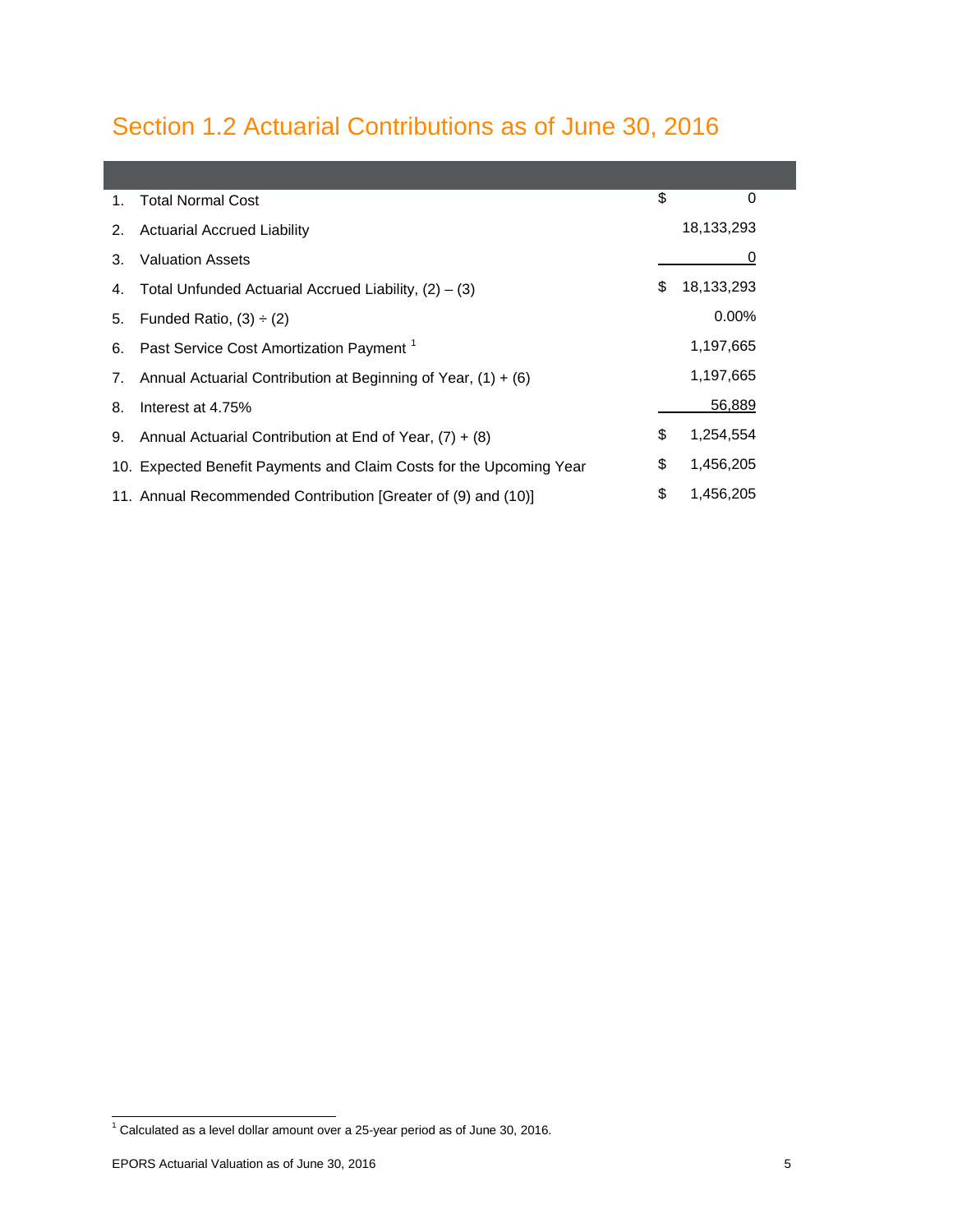# <span id="page-11-0"></span>Section 1.3 Actuarial Gain/(Loss) for FY15 and FY16

|    |      |                                                                                                   | <b>Pension</b>    | <b>Healthcare</b> | <b>Total</b>      |
|----|------|---------------------------------------------------------------------------------------------------|-------------------|-------------------|-------------------|
| 1. |      | <b>Expected Actuarial Accrued Liability</b>                                                       |                   |                   |                   |
|    | a.   | Actuarial Accrued Liability, June 30, 2014                                                        | \$16,776,167      | 3,281,098<br>\$   | \$20,057,265      |
|    | b.   | Normal Cost for FY15                                                                              | $\Omega$          | $\Omega$          | 0                 |
|    | c.   | Interest on (a) and (b) at 4.75%                                                                  | 796,868           | 155,852           | 952,720           |
|    | d.   | Actual Benefit Payments for FY15                                                                  | 1,375,105         | 474,524           | 1,849,629         |
|    | е.   | Interest on (d) at 4.75%, adjusted for<br>timing                                                  | 32,280            | 11,139            | 43,419            |
|    | f.   | Expected Actuarial Accrued Liability, June<br>30, 2015, (a) + (b) + (c) – (d) – (e)               | 16,165,650        | 2,951,287         | 19,116,937        |
|    | g.   | Normal Cost for FY16                                                                              | $\Omega$          | $\Omega$          | $\Omega$          |
|    | h.   | Interest on (a) and (b) at 4.75%                                                                  | 767,868           | 140,186           | 908,054           |
|    | i.   | Actual Benefit Payments for FY16                                                                  | 1,309,702         | 457,402           | 1,767,104         |
|    | j.   | Interest on (d) at 4.75%, adjusted for<br>timing                                                  | 30,745            | 10,737            | 41,482            |
|    | k.   | Change in Actuarial Assumptions/Methods                                                           | 0                 | (575, 841)        | (575, 841)        |
|    | L.   | Change in actual increases versus<br>expected increases in variable benefits<br>and COLA          | (306, 176)        | 0                 | (306, 176)        |
|    | m.   | Expected Accrued Liability as of<br>June 30, 2016, $(f) + (g) + (h) - (i) - (j) +$<br>$(k) + (l)$ | \$15,286,895      | 2,047,493<br>S.   | 17,334,388<br>S   |
| 2. | 2016 | Actual Actuarial Accrued Liability, June 30,                                                      | <u>15,922,933</u> | 2,210,360         | <u>18,133,293</u> |
| 3. |      | Liability Gain/(Loss), $(1)(m) - (2)$                                                             | (636, 038)<br>S   | (162, 867)<br>S   | (798, 905)<br>\$  |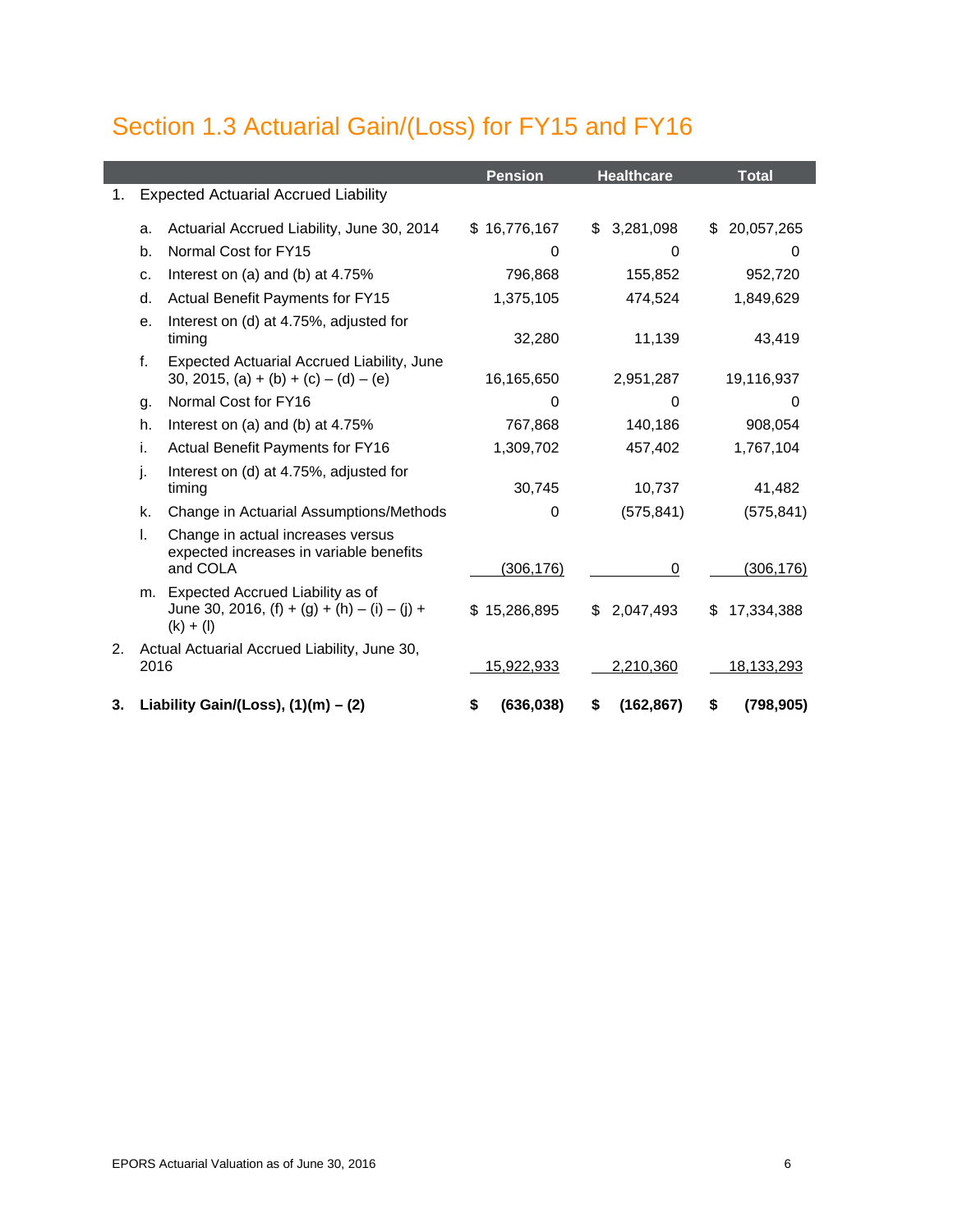# <span id="page-12-0"></span>Section 2 Cash Flows

### <span id="page-12-1"></span>Section 2.1 Estimated Cash Flows

| <b>Year Starting</b> |                                  |
|----------------------|----------------------------------|
| July 1               | <b>Estimated Annual Payments</b> |
| 2016                 | 1,456,205<br>\$                  |
| 2017                 | 1,552,397                        |
| 2018                 | 1,518,361                        |
| 2019                 | 1,491,866                        |
| 2020                 | 1,460,345                        |
| 2021                 | 1,406,991                        |
|                      |                                  |
| 2022                 | 1,366,888                        |
| 2023                 | 1,324,628                        |
| 2024                 | 1,280,835                        |
| 2025                 | 1,236,014                        |
| 2026                 | 1,190,397                        |
| 2027                 | 1,144,046                        |
| 2028                 | 1,096,755                        |
| 2029                 | 1,048,354                        |
| 2030                 | 998,779                          |
| 2031                 | 947,717                          |
|                      |                                  |
| 2032                 | 895,134                          |
| 2033                 | 841,237                          |
| 2034                 | 786,307                          |
| 2035                 | 730,831                          |
| 2036                 | 675,429                          |
| 2037                 | 620,771                          |
| 2038                 | 567,312                          |
| 2039                 | 515,603                          |
| 2040                 | 466,005                          |
| 2041                 | 418,662                          |
|                      |                                  |
| 2042                 | 373,937                          |
| 2043                 | 331,918                          |
| 2044                 | 292,553                          |
| 2045                 | 255,950                          |
| 2046                 | 222,060                          |
| 2047                 | 190,928                          |
| 2048                 | 162,655                          |
| 2049                 | 137,269                          |
| 2050                 | 114,726                          |
| 2051                 | 94,980                           |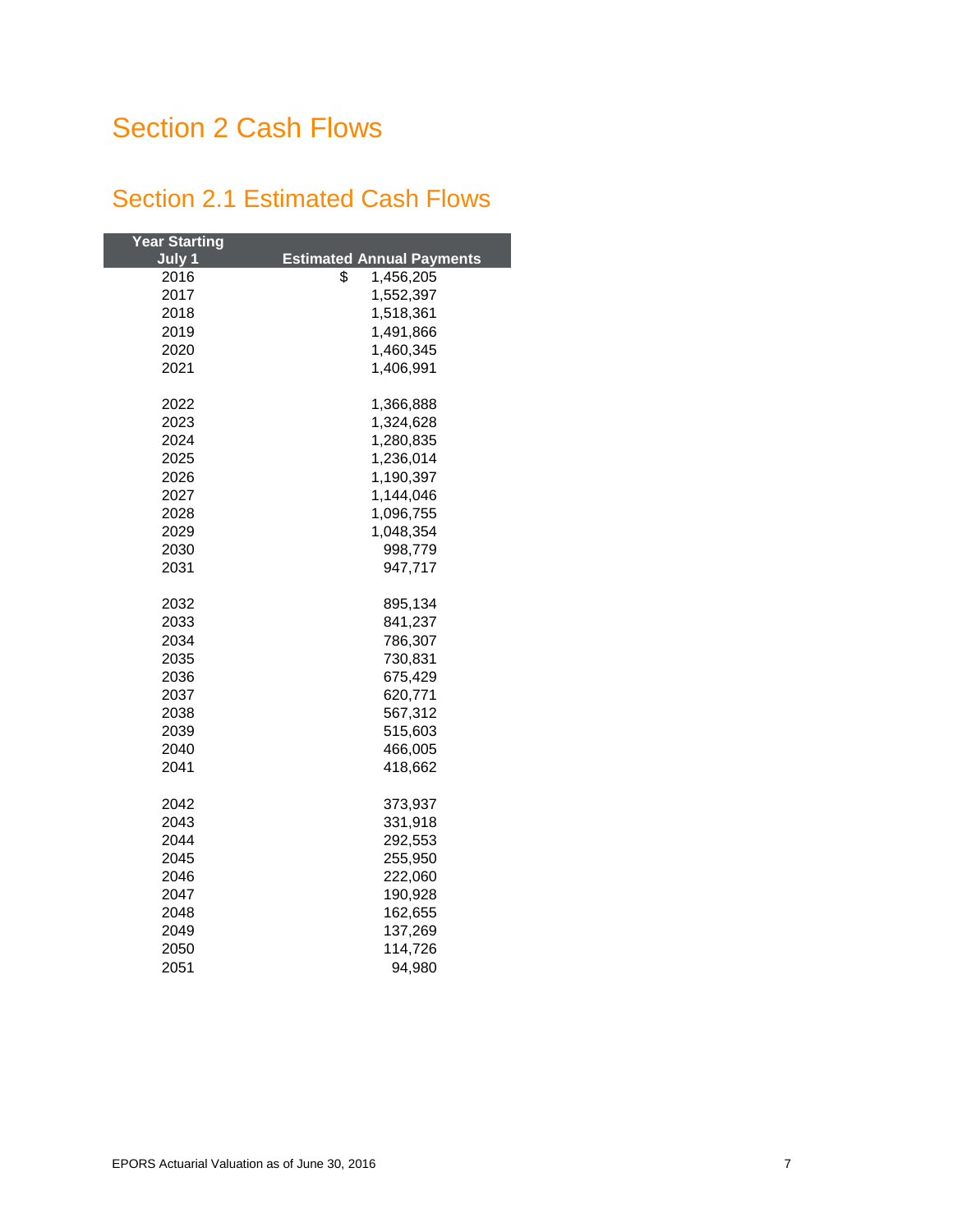# <span id="page-13-0"></span>Section 3 Accounting Information

### <span id="page-13-1"></span>Section 3.1 Historical Exhibits

### Schedule of Employer Contributions

The following shows the annual required contribution under GASB No. 25 for fiscal year ending in 2006 through 2013. GASB No. 67 amended GASB No. 25 for fiscal years after 2013.

|                           | <b>Total Annual Required</b> |                               |
|---------------------------|------------------------------|-------------------------------|
| <b>Year Ended June 30</b> | <b>Contribution</b>          | <b>Percentage Contributed</b> |
| 2013                      | \$<br>2,027,451              | 100%                          |
| 2012                      | 2,005,829                    | 100%                          |
| 2011                      | 1,993,326                    | 100%                          |
| 2010                      | 2,079,786                    | 100%                          |
| 2009                      | 1,832,107                    | 100%                          |
| 2008                      | 1,747,475                    | 100%                          |
| 2007                      | 1,670,005                    | 100%                          |
| 2006                      | 1,630,202                    | 100%                          |

The annual required contribution is the greater of the annual recommended contribution and the statutorily required contribution described in AS 39.37.110.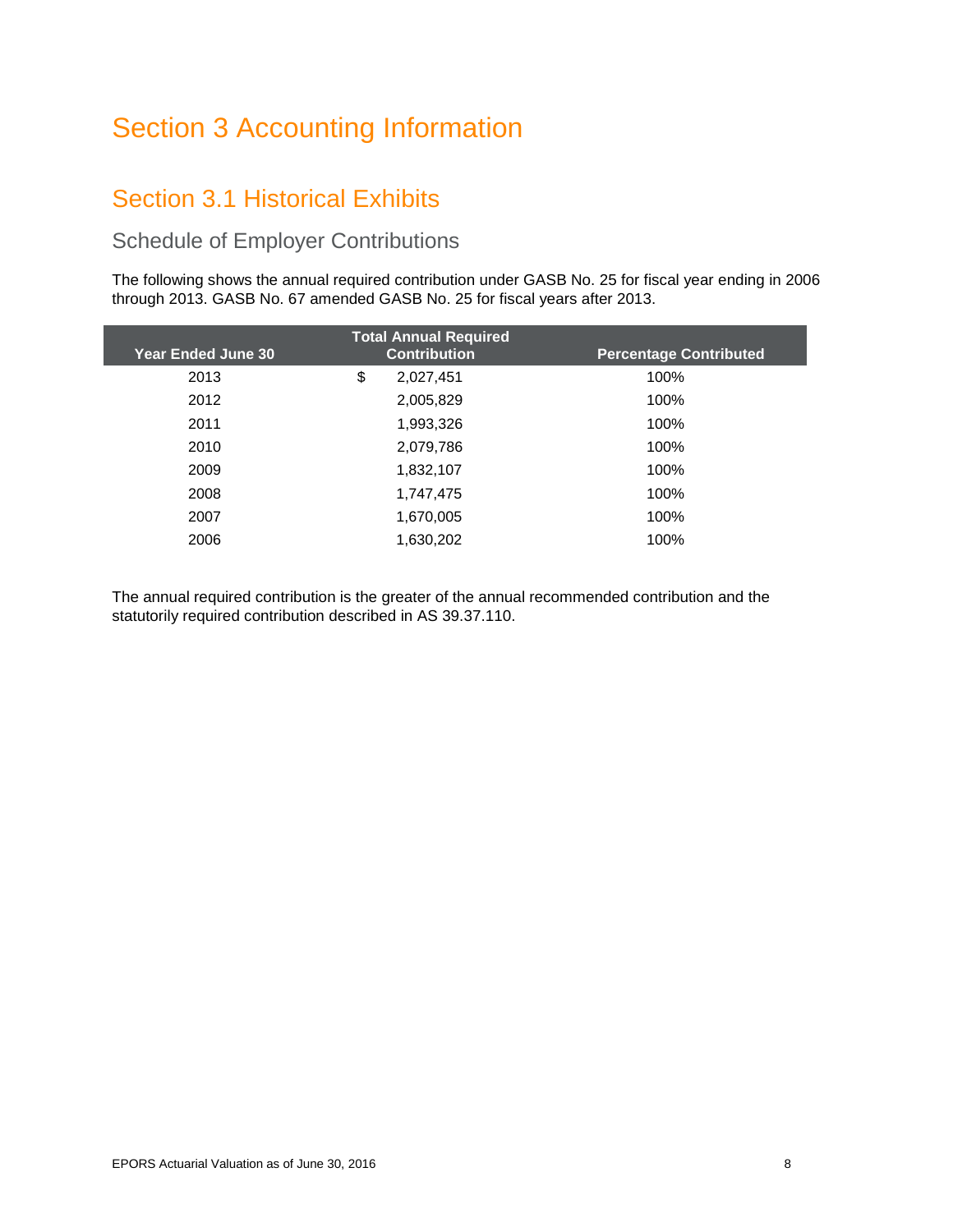### <span id="page-14-0"></span>Schedule of Funding Progress

| Valuation<br><b>Date</b>      |    | <b>Total Actuarial</b><br><b>Accrued</b><br>Liability | <b>Valuation</b><br><b>Assets</b> | Assets as a<br><b>Percent of</b><br><b>Actuarial</b><br><b>Accrued</b><br><b>Liability</b> | <b>Unfunded</b><br><b>Actuarial Accrued</b><br>Liability<br>(UAAL) | <b>Annual</b><br><b>Active</b><br><b>Member</b><br><b>Payroll</b> | UAAL as a<br>Percent of<br><b>Annual Active</b><br><b>Member Payroll</b> |
|-------------------------------|----|-------------------------------------------------------|-----------------------------------|--------------------------------------------------------------------------------------------|--------------------------------------------------------------------|-------------------------------------------------------------------|--------------------------------------------------------------------------|
| June 30, $2005^{\frac{1}{2}}$ | \$ | 20,028,323                                            | \$<br>0                           | 0%                                                                                         | \$<br>20,028,323                                                   | \$<br>160.181                                                     | 12,503.57%                                                               |
| June 30, 2006                 | \$ | 16,264,560                                            | \$<br>0                           | 0%                                                                                         | \$<br>16,264,560                                                   | \$<br>93,576                                                      | 17,381.12%                                                               |
| June 30, 2008                 | \$ | 22,194,484                                            | \$<br>0                           | $0\%$                                                                                      | \$<br>22,194,484                                                   | \$<br>0                                                           | N/A                                                                      |
| June 30, 2010                 | \$ | 19.550.666                                            | \$<br>0                           | 0%                                                                                         | \$<br>19,550,666                                                   | \$<br>O                                                           | N/A                                                                      |
| June 30, 2012                 | S  | 18.220.782                                            | \$<br>0                           | 0%                                                                                         | \$<br>18,220,782                                                   | \$<br>$\mathbf 0$                                                 | N/A                                                                      |

The exhibit below shows the pension disclosure under GASB No. 25 for fiscal years ending in 2005 through 2012.

 $<sup>1</sup>$  This was the first valuation completed since GASB 25 was adopted.</sup>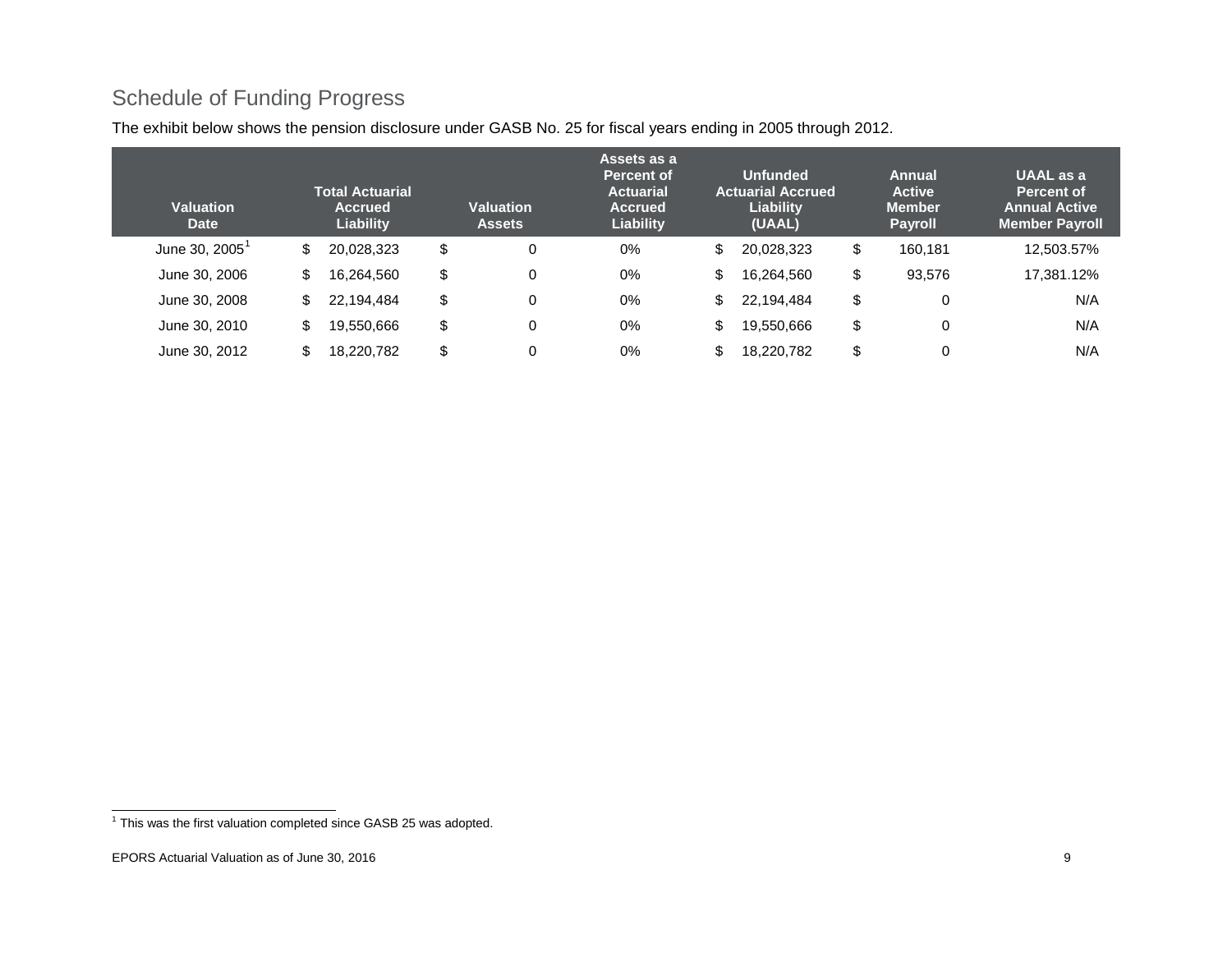# Section 3.2 Postemployment Healthcare

The exhibit below shows the postemployment healthcare disclosure without regard to the Medicare Part D subsidy under GASB No. 43.

<span id="page-15-0"></span>

| <b>Valuation</b><br><b>Date</b> | <b>Total Actuarial</b><br><b>Accrued</b><br>Liability | <b>Valuation</b><br><b>Assets</b> | Assets as a<br>Percent of<br><b>Actuarial Accrued</b><br>Liability | <b>Unfunded</b><br><b>Actuarial Accrued</b><br>Liability<br>(UAAL) | Annual<br><b>Active</b><br><b>Member</b><br><b>Payroll</b> | <b>UAAL</b> as a<br><b>Percent of</b><br><b>Annual Active</b><br><b>Member Payroll</b> |
|---------------------------------|-------------------------------------------------------|-----------------------------------|--------------------------------------------------------------------|--------------------------------------------------------------------|------------------------------------------------------------|----------------------------------------------------------------------------------------|
| June 30, 2006                   | \$<br>2,982,910                                       | \$<br>0                           | $0\%$                                                              | \$<br>2,982,910                                                    | \$<br>93,576                                               | 3,187.69%                                                                              |
| June 30, 2008                   | \$<br>5,168,446                                       | \$<br>$\mathbf 0$                 | 0%                                                                 | \$<br>5,168,446                                                    | \$<br>0                                                    | N/A                                                                                    |
| June 30, 2010                   | \$<br>4,707,442                                       | \$<br>0                           | 0%                                                                 | \$<br>4,707,442                                                    | \$<br>0                                                    | N/A                                                                                    |
| June 30, 2012                   | \$<br>4,353,245                                       | \$<br>$\mathbf 0$                 | $0\%$                                                              | \$<br>4,353,245                                                    | \$<br>0                                                    | N/A                                                                                    |
| June 30, 2014                   | \$<br>3,614,458                                       | \$<br>$\mathbf 0$                 | $0\%$                                                              | \$<br>3,614,458                                                    | \$<br>0                                                    | N/A                                                                                    |
| June 30, 2016                   | \$<br>2,451,580                                       | \$<br>0                           | $0\%$                                                              | \$<br>2,451,580                                                    | \$<br>99.986                                               | 2.451.92%                                                                              |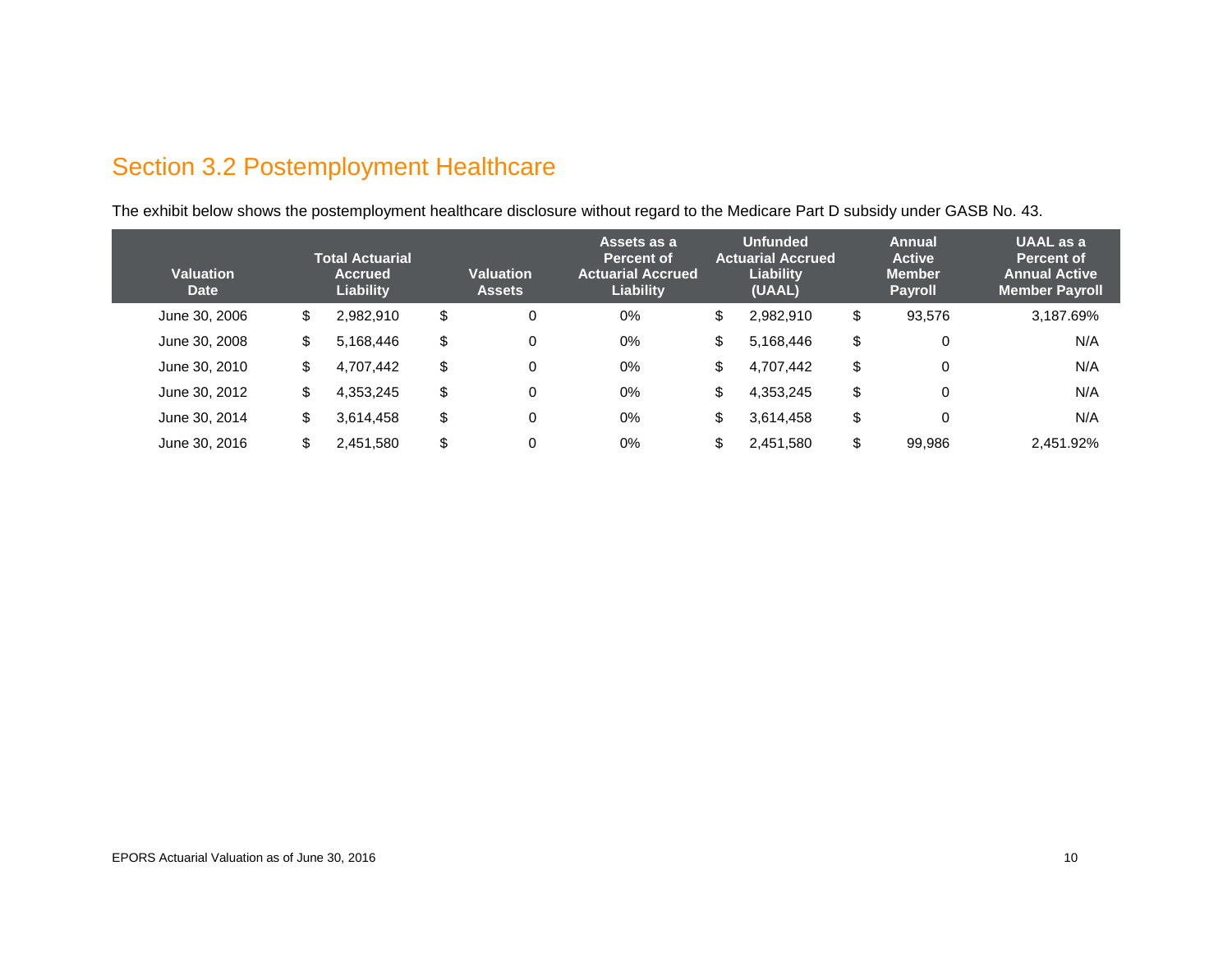### <span id="page-16-0"></span>Section 3.3 Notes to Trend Data

Actuarial Assumptions, Methods and Additional Information under GASB

| <b>Valuation Date</b>                        | June 30, 2016      |
|----------------------------------------------|--------------------|
| <b>Actuarial Cost Method</b>                 | Entry Age Normal   |
| <b>Amortization Method</b>                   | Level dollar basis |
| <b>Equivalent Single Amortization Period</b> | 25 years           |
| <b>Asset Valuation Method</b>                | N/A                |
| <b>Actuarial Assumptions:</b>                |                    |
| Investment rate of return*                   | 4.75%              |
| Projected salary increases                   | None               |
| *Includes inflation at                       | 3.12%              |

GASB 43 requires that the discount rate used in the valuation be the estimated long-term yield on investments that are expected to finance postemployment benefits. Depending on the method by which a plan is financed, the relevant investments could be plan assets, employer assets or a combination of plan and employer assets. The investment return should reflect the nature and the mix of both current and expected investments and the basis used to determine the actuarial value of assets.

The State of Alaska Elected Public Officers Retirement System's retiree healthcare benefits are currently fully funded using the pay-as-you-go method. For this system, the pay-as-you-go cost exceeds the annual required contribution (ARC). GASB states that for plans that contribute more than the ARC, the discount rate used in the valuation should reflect the long-term investment yield on plan assets. The State of Alaska is utilizing a discount rate of 4.75% as of June 30, 2016.

Using the GASB 43 discount rate determined above and disregarding future Medicare Part D payments, the fiscal 2016 employer ARC for accounting purposes is \$202,019 for healthcare benefits. Fiscal year 2017 actuarially determined contribution rates will be developed separately for compliance with GASB 74.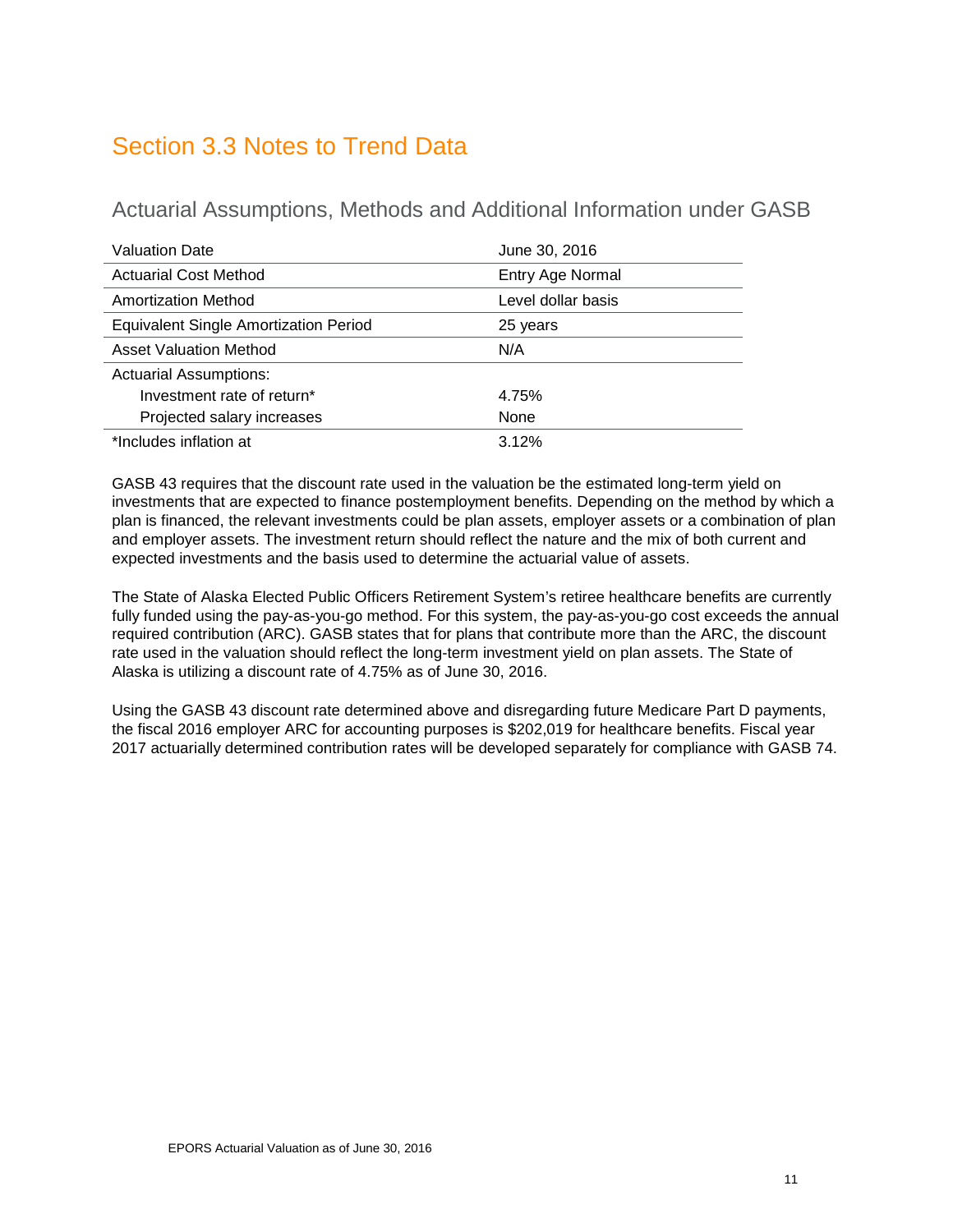# <span id="page-17-0"></span>Section 4 Member Data

## <span id="page-17-1"></span>Section 4.1 Summary of Members Included

|                                   |                                            | As of<br>June 30, 2014 | As of<br>June 30, 2016 |  |  |  |
|-----------------------------------|--------------------------------------------|------------------------|------------------------|--|--|--|
|                                   | <b>Active Members</b>                      |                        |                        |  |  |  |
| 1.                                | Number                                     | 0                      | 1                      |  |  |  |
| 2.                                | Average Age                                | 0.00                   | 68.96                  |  |  |  |
| 3.                                | <b>Average Service Years</b>               | 0.00                   | 25.72                  |  |  |  |
| 4.                                | Average Annual Pay                         | \$0                    | \$99,986               |  |  |  |
| <b>Vested Terminated Members</b>  |                                            |                        |                        |  |  |  |
| 1.                                | Number                                     | $\Omega$               | 0                      |  |  |  |
| 2.                                | Average Age                                | 0.00                   | 0.00                   |  |  |  |
| 3.                                | <b>Average Service</b>                     | 0.00                   | 0.00                   |  |  |  |
| <b>Retirees and Beneficiaries</b> |                                            |                        |                        |  |  |  |
| $\mathbf{1}$ .                    | Number                                     | 35                     | 32                     |  |  |  |
| 2.                                | Average Age                                | 77.44                  | 78.54                  |  |  |  |
| 3.                                | <b>Average Monthly Retirement Benefits</b> | \$3,318                | \$3,385                |  |  |  |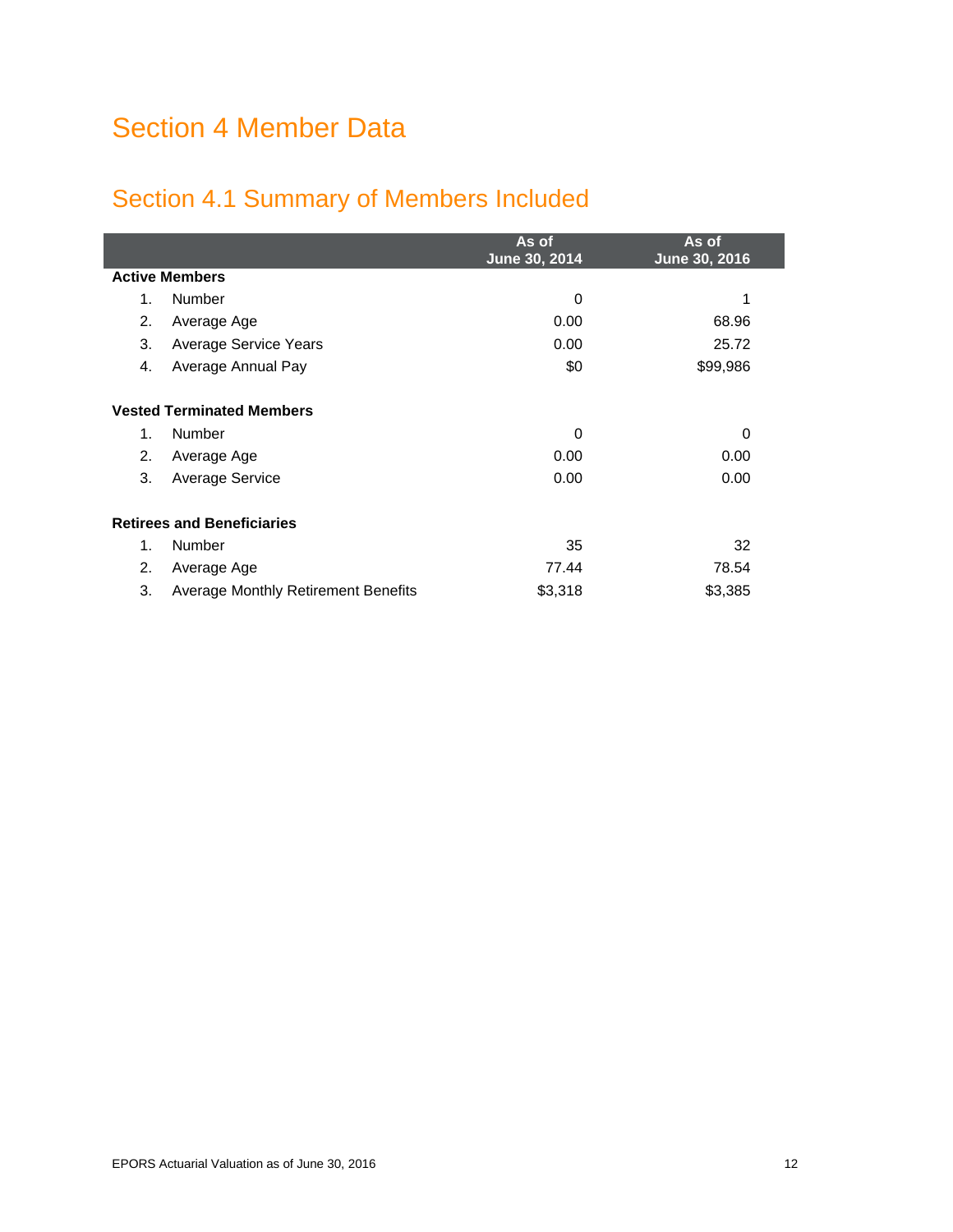# <span id="page-18-0"></span>Section 5 Basis of the Actuarial Valuation

### <span id="page-18-1"></span>Section 5.1 Summary of Plan Provisions

### **1. Members Included**

The governor, lieutenant governor, and members of the Alaska State Legislature holding office between January 1, 1976 and October 14, 1976.

### **2. Member Contributions**

- a. Mandatory employee contribution: 7% of salary.
- b. Interest Credited: 4.5% compounded semi-annually on June 30 and December 31.
- c. Voluntary Refund at Termination: Return of contributions with interest.
- d. Refund at Death: If no eligible survivors, return of contribution with interest to designated beneficiary or beneficiaries.

### **3. Normal Retirement Benefit**

- a. Eligibility: Age 60 with 5 or more years of paid service.
- b. Type: Life with automatic 50% joint and survivor benefit if married at least one year prior to date of death. If the accrued benefit formula percentage is less than 60% at the time of death, the survivor benefit may not be less than 30% of the monthly salary authorized for the office at the time or 30% of average monthly compensation.
- c. Amount: Members may irrevocably choose between two types of benefit calculations at the time of retirement: variable Alaska Statute (AS) 39.37.050(a)(1) and fixed AS 39.37.050(a)(2). Under the variable method, benefits are calculated based on the active salary of the office from which the member retired. Benefits may raise or lower depending on the change in the active salary. The fixed method bases the calculation on the average monthly compensation as defined in AS 39.35.680. Benefits calculated under the fixed method do not change when the active salary changes. Benefit calculation is 5% for each year of elected public officer service plus 2% for any other PERS service performed to a maximum of 75% times either the salary of the office from which the member retired or the average monthly salary depending on which option is chosen.
- d. Variable Benefit Increases/Decreases: Members who elect a variable benefit will have their benefit recalculated when the active salary of the position they retired from changes. If the salary lowers, retirement benefits will also be lowered.
- e. Cost of Living Increases: Retired members who select the variable option are eligible for postretirement pension increases (Chapter 91, Section 1 SLA 2001) if they have been receiving benefits without an increase for at least 10 years. Benefits will be increased by 75% of the cost of living increase calculated from the date of the last benefit adjustment or the date when the member retired, whichever is later. The member may not receive another adjustment based on the salary and, if appropriate, allowances established under AS 24.10.110, authorized for the office from which the member retired until the resultant increase in benefits equals or exceeds the increase based on the post retirement pension adjustments. Increases in benefit payments under the post retirement pension adjustment are effective July 1 of each calendar year.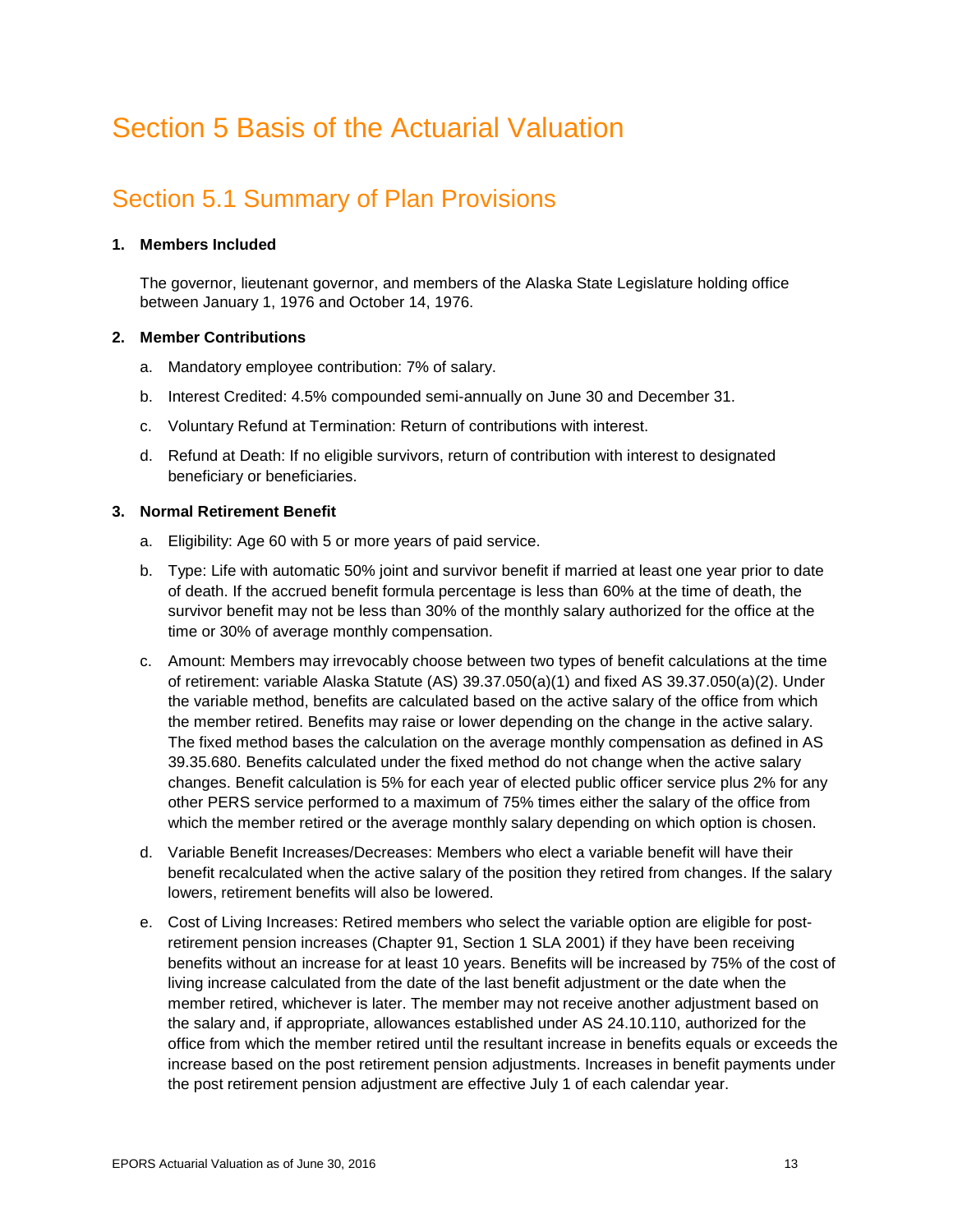### **4. Early Retirement Benefit**

- a. Eligibility: At least age 55 with 5 or more years of paid service or any age with 20 or more years of paid service.
- b. Type: Life benefit with automatic 50% joint and survivor benefit if married at least one year prior to date of death. If the accrued benefit formula percentage is less than 60% at the time of death, the survivor benefit may not be less than 30% of the monthly salary authorized for the office at the time or 30% of average monthly compensation.
- c. Amount: Normal retirement benefit based on service to early retirement date reduced 0.5% per month for each month which precedes normal retirement date. Members may irrevocably choose between two types of benefit calculations at the time of retirement: variable AS 39.37.050(a)(1) and fixed AS 39.37.050(a)(2). Under the variable method, benefits are calculated based on the active salary of the office from which the member retired. Benefits may raise or lower depending on the change in the active salary. The fixed method bases the calculation on the average monthly compensation as defined in AS 39.35.680. Benefits calculated under the fixed method do not change when the active salary changes. Benefit calculation is 5% for each year of elected public officer service plus 2% for any other PERS service times either the salary of the office from which the member retired or the average monthly salary depending on which option is chosen.
- d. Variable Benefit Increases/Decreases: Members who elect a variable benefit will have their benefit recalculated when the active salary of the position they retired from changes. If the salary lowers, retirement benefits will also be lowered.
- e. Cost of Living Increases: Retired members who select the variable option are eligible for postretirement pension increases (Chapter 91, Section 1 SLA 2001) if they have been receiving benefits without an increase for at least 10 years. Benefits will be increased by 75% of the cost of living increase calculated from the date of the last benefit adjustment or the date when the member retired, whichever is later. The member may not receive another adjustment based on the salary and, if appropriate, allowances established under AS 24.10.110, authorized for the office from which the member retired until the resultant increase in benefits equals or exceeds the increase based on the post retirement pension adjustments. Increases in benefit payments under the post retirement pension adjustment are effective July 1 of each calendar year.

### **5. Deferred Vested Benefit**

- a. Eligibility: Vested with 5 or more years of paid service. Benefits may commence at Early or Normal retirement.
- b. Type: Normal or Early retirement benefit.
- c. Amount: Calculated in the same manner as a Normal or Early retirement benefit.
- d. Variable Benefit Increases/Decreases: Same provisions as Normal or Early retirement.
- e. Cost of Living Increases: Same provisions as Normal or Early retirement.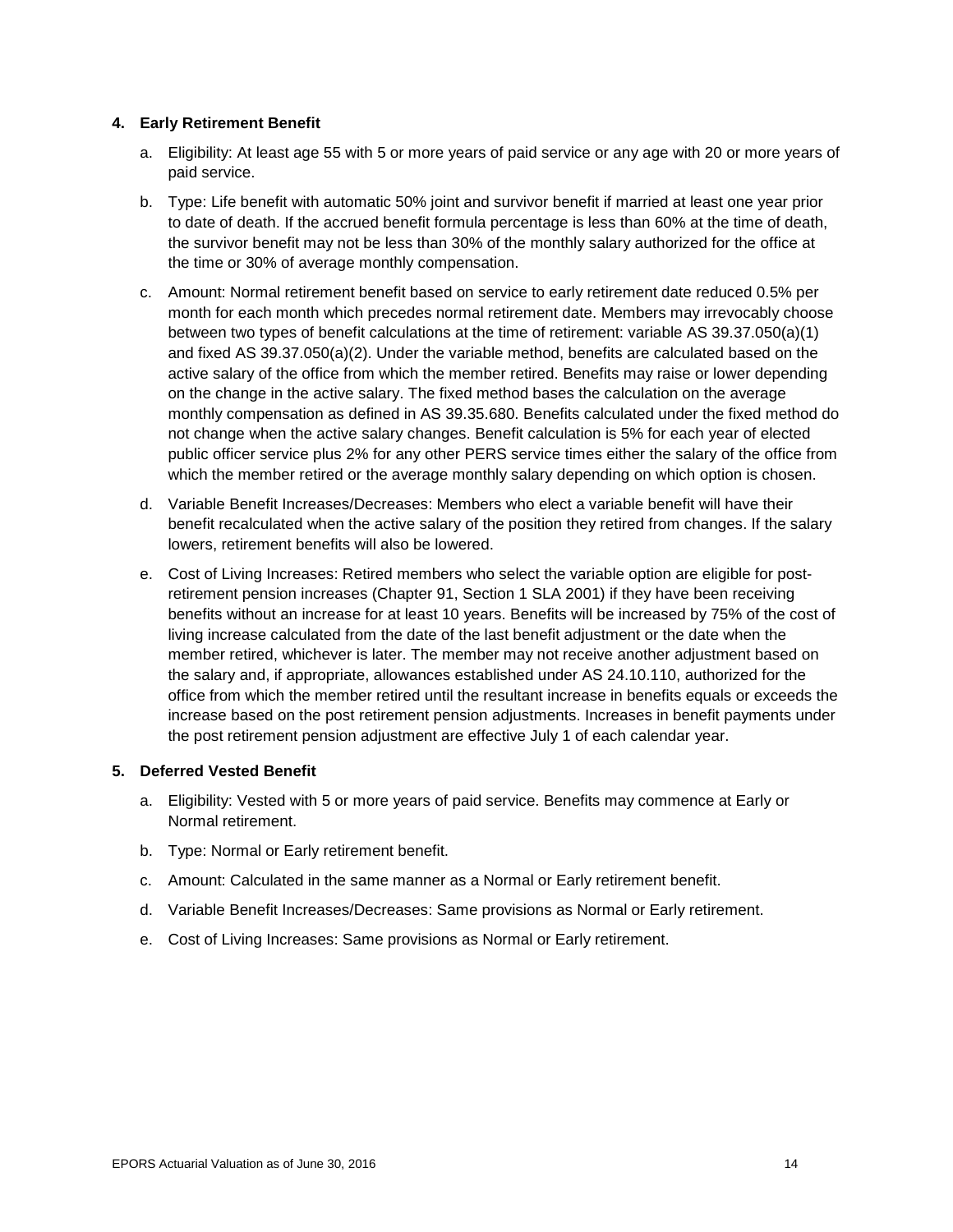#### **6. Retirement for Incapacity Benefit**

- a. Eligibility: Incapacitated from performing the duties of their position at any age with five or more years of paid service.
- b. Type: Monthly benefit received until death.
- c. Amount: Calculated in the same manner as a Normal retirement except benefits commence the first of the month following an approved recommendation of the review board.
- d. Variable Benefit Increases/Decreases: Same provisions as Normal retirement.
- e. Cost of Living Increases: Same provisions as Normal retirement.

#### **7. Death Benefit Before Retirement**

Provided the deceased member accrued at least 2 years of credited service and had been married for at least 1 year the spouse is entitled to an automatic survivor benefit of 50% of the accrued benefit at the time of death. If the accrued benefit formula percentage is less than 60% at the time of death, the survivor benefit may not be less than 30% of the monthly salary authorized for the office at the time or 30% of average monthly compensation. If there is no surviving spouse but there are dependent children at the time of death, 50% of the above benefit may be divided in equal shares to the dependent children for the duration of their dependency. If there is no spouse or dependent children, the contribution account balance, plus interest, will be paid to the designated beneficiary or beneficiaries.

#### **8. Medical Benefits**

Each retiree is provided with medical and prescription drug benefits with no premium payment required. These benefits are available for the lifetime of the retiree and for the lifetime of the spouse if a survivor benefit is payable. Benefits are also available to eligible dependents for the duration of their dependency.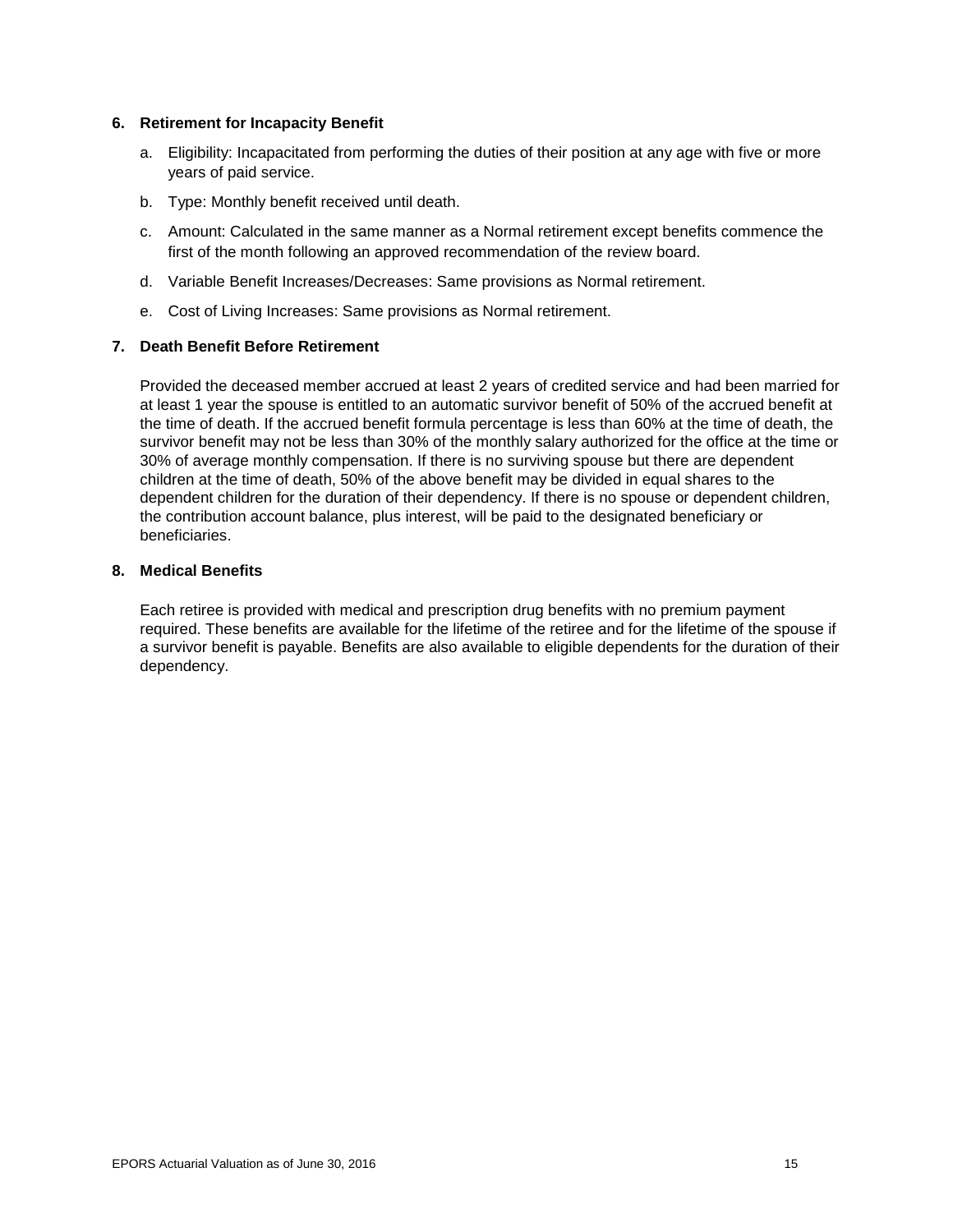### <span id="page-21-0"></span>Section 5.2 Descriptions of Actuarial Methods and Valuation **Procedures**

### **Actuarial Method –** Entry Age Normal Cost.

Liabilities and contributions shown in the report are computed using the Entry Age Normal Actuarial Cost Method. Any funding surplus or unfunded accrued liability is amortized over 25 years on a level dollar basis.

Projected pension and preretirement spouse's death benefits were determined for all active members. Cost factors designed to produce annual costs as a constant percentage of each member's expected compensation in each year for pension benefits (constant dollar amount for healthcare benefits), from the assumed entry age to the assumed retirement age were applied to the projected benefits to determine the normal cost (the portion of the total cost of the plan allocated to the current year under the method). The normal cost is determined by summing intermediate results for active members and determining an average normal cost rate which is then related to the total payroll of active members. The actuarial accrued liability for active members (the portion of the total cost of the plan allocated to prior years under the method) was determined as the excess of the actuarial present value of projected benefits over the actuarial present value of future normal costs.

**Valuation of Assets** – Not applicable since there are no plan assets.

### **Valuation of Medical and Prescription Drug Benefits**

This section outlines the detailed methodology used to develop the initial per capita claims cost rates for PERS postemployment healthcare plan. Note that methodology reflects the results of our annual experience rate update for the period July 1, 2016 to June 30, 2017. Healthcare cost trend and retiree contribution increase assumptions for the period after June 30, 2017 remain unchanged from the June 30, 2014 valuation.

Base claims cost rates are incurred healthcare costs expressed as a rate per member per year. Ideally, claims cost rates should be derived for each significant component of cost that can be expected to require differing projection assumptions or methods, i.e., medical claims, prescription drug claims, administrative costs, etc. Separate analysis is limited by the availability and historic credibility of cost and enrollment data for each component of cost. This valuation reflects non-prescription claims separated by Medicare status, including eligibility for free Part A coverage. Prescription costs are analyzed separately as in prior valuations. Administrative costs are assumed in the final per capita claims cost rates used for valuation purposes, as described below. Analysis to date on Medicare Part A coverage is limited since Part A claim data is not available by individual, nor is this status incorporated into historical claim data.

### **Benefits**

Medical, prescription drug, dental, vision and audio coverage is provided through the AlaskaCare Retiree Health Plan and is available to employees of the State and subdivisions who meet retirement criteria based on the retirement plan tier in effect at their date of hire. Health plan provisions do not vary by retirement tier or age, except for Medicare coordination for those Medicare-eligible. Dental, vision and audio claims (DVA) are excluded from data analyzed for this valuation as those are retiree-pay all benefits where rates are assumed to be self-supporting. Conduent relies upon rates set by a third-party for the DVA benefits. Conduent reviewed historical rate-setting information and believes that contribution rate adjustments made are not unreasonable.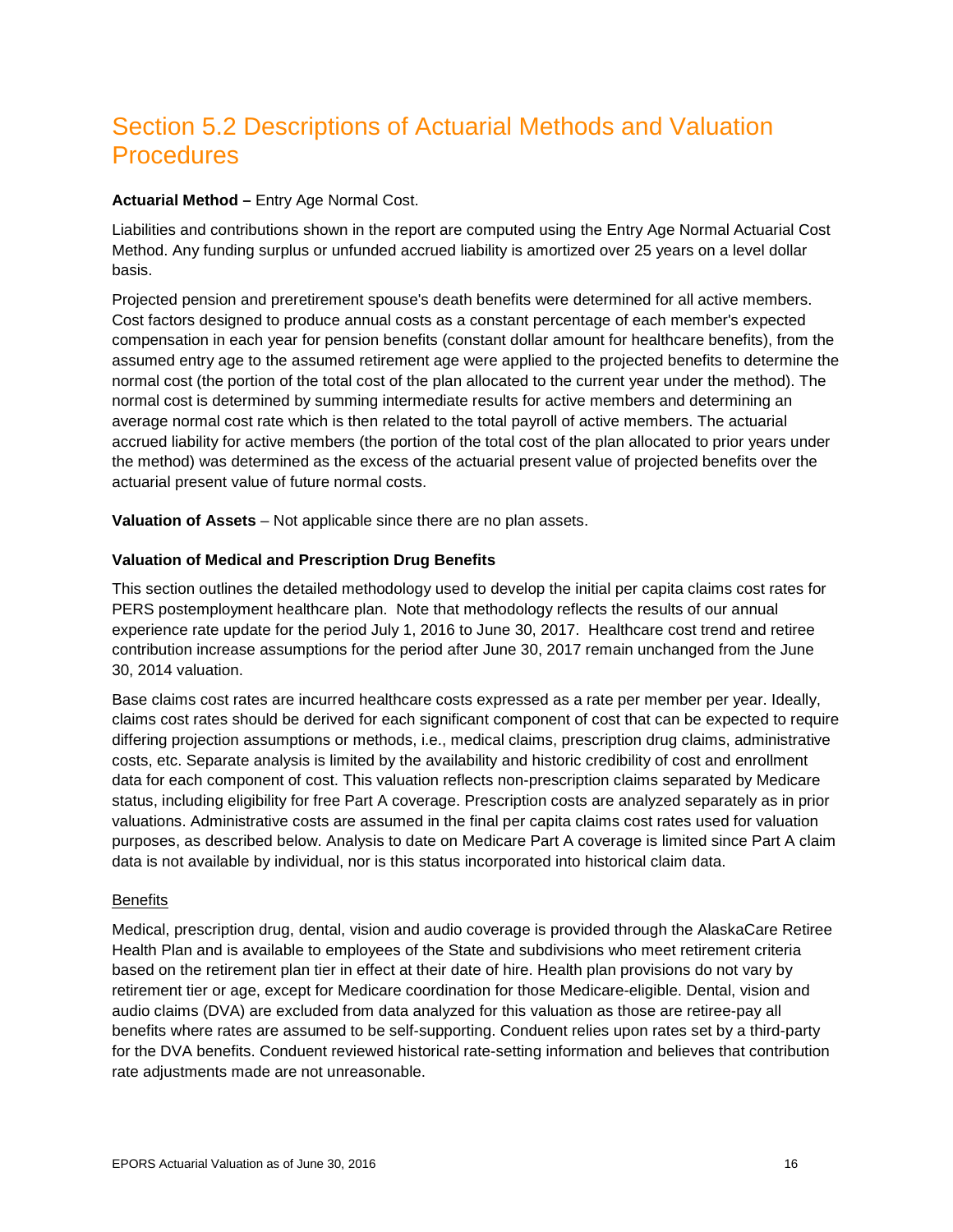### Administration and Data Sources

The plan was administered by Wells Fargo Insurance Services (acquired by HealthSmart, in January 2012) from July 1, 2009 through December 31, 2013 and by Aetna effective January 1, 2014.

- Claims incurred and enrollment data for July 2012 through June 2016 (FY13 through FY16), with claims paid through July 2016 were provided by HealthSmart and Aetna and are included in our analysis.
- Aetna provided census information identifying Medicare Part B only participants. These participants are identified when hospital claims are denied by Medicare; Aetna then flags that participant as a Part B only participant. Conduent added newly identified participants to our list of Medicare Part B only participants. Conduent assumes that once identified as Part B only, that participant remains in that status until we are notified otherwise.

For the June 30, 2016 valuation, Aetna provided a snapshot file as of July 1, 2016 of retirees and dependents that included a coverage level indicator. After analysis of this file during the valuation census data preparation, Conduent learned that dual coverage participants are reflected in eligibility files multiple times to administer coordination of benefits. This method carries over to enrollment reporting. This resulted in higher per capita costs to address the removal of the dual coverage membership and to cover the value of any additional coordinated benefits. This was offset by a reduction in the number of unique members valued.

Available historic management level reporting from HealthSmart does not show claims or enrollment separately for Medicare and non-Medicare plan participants, but does include overall statistics as to the percentage of claims and enrollment attributable to both groups. Historical claim level reporting and estimated impacts of Medicare coordination and plan design were used to augment more recent cost data by Medicare status. Aetna does provide separate experience by Medicare status and is incorporated into per capita rate development for each year of experience included in our claim base with corresponding weights applied in the final per capita cost.

### Methodology

Conduent developed per capita costs and projected historic claim data to fiscal 2017 for retirees using the following summarized steps:

- 1. Develop historic annual incurred claim cost rates an analysis of medical costs was completed based on claims information and enrollment data provided by Aetna and HealthSmart for each year in the experience period of fiscal 2013 through fiscal 2016.
	- Costs for medical services and prescriptions were analyzed separately, and separate trend rates were developed to project expected future medical and prescription costs for the upcoming year (e.g. from the experience period up through fiscal 2017).
	- Conduent applied an adjustment to the medical claims in fiscal year 2016 to estimate incurred but not reported claims based upon a review of claim lags through July 2016. Pharmacy claims are deemed fully incurred.
	- An offset for costs expected to be reimbursed by Medicare was incorporated beginning at age 65. Available management level reporting does indicate claims and enrollment separately for Medicare and pre-Medicare plan participants, but only since January 1, 2014. HealthSmart data does not, but we did have overall statistics as to the percentage of claims and enrollment attributable to both groups. Alaska retirees who do not have 40 quarters of Medicare-covered compensation do not qualify for Medicare Part A coverage free of charge. This is a relatively small and closed group. Medicare was applied to State employment for all employees hired after March 31, 1986. For the "no-Part A" individuals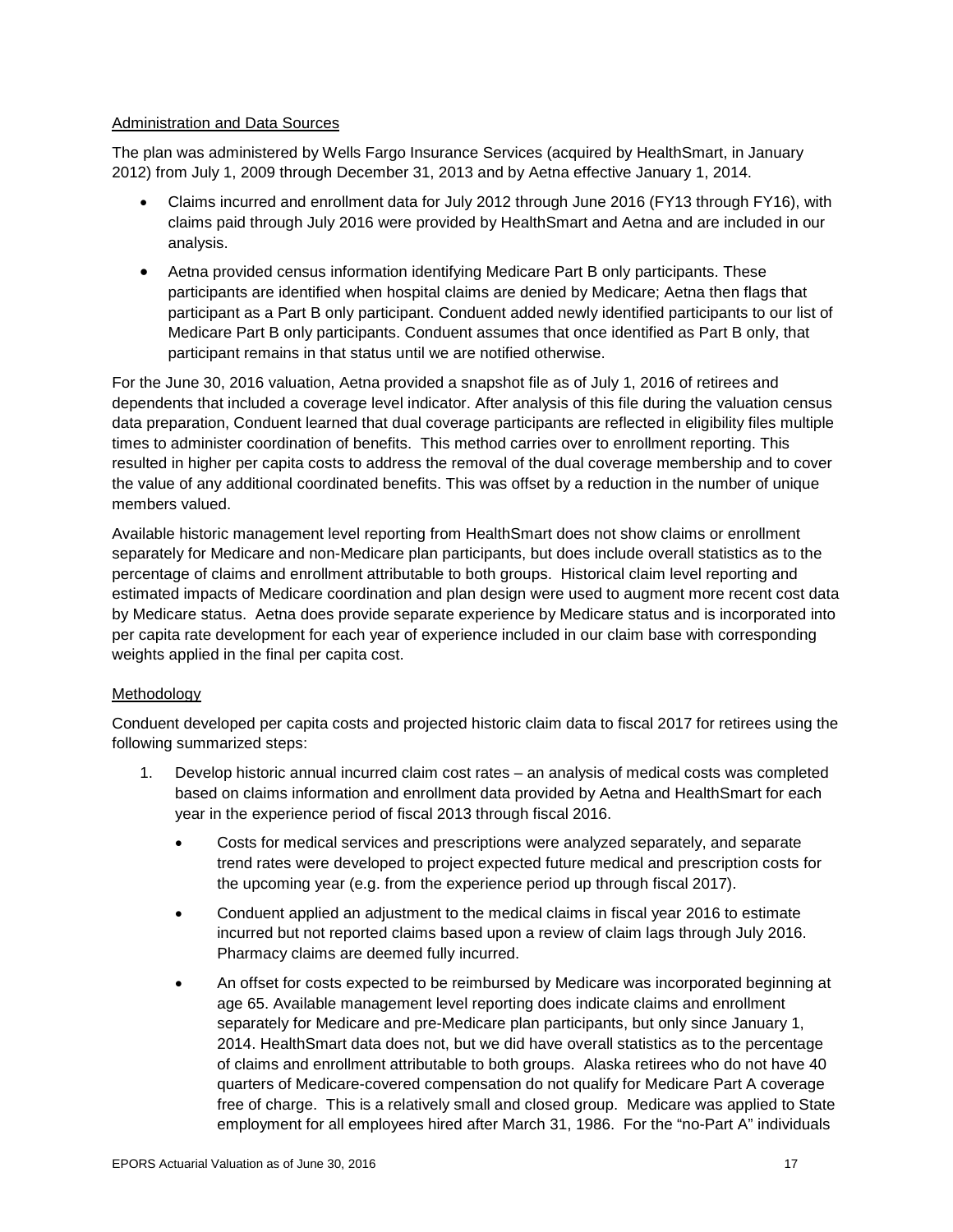who are required to enroll in Medicare Part B, the State is the primary payer for hospital bills and other Part A services. Claim experience is not available separately for participants with both Medicare Parts A and B and those with Part B only. For Medicare Part B only participants, a lower average claims cost was applied to retirees covered by both Medicare Part A and B vs. retirees covered only by Medicare Part B based upon manual rate models that estimate the Medicare covered proportion of medical costs. To the extent that no-Part A claims can be isolated and applied strictly to the appropriate closed group, actuarial accrued liability will be more accurate.

- Based on census data received from Aetna, 0.39% of the current retiree population was identified as having coverage only under Medicare Part B. For future retirees, we assume their Part A eligible status based on a combination of date of hire and/or re-hire, date of birth, tier, etc.
- Based upon a reconciliation of valuation census data to the Aetna July 1, 2016 snapshot eligibility file, Conduent adjusted member counts used for duplicate records where participants have dual coverage; i.e. primary coverage as a retiree and secondary coverage as the covered spouse of another retiree. This is to reflect the total cost per distinct individual/member which is then applied to distinct members in the valuation census.
- Conduent understands that pharmacy claims reported do not reflect rebates. Based upon reported rebates in proportion to incurred claims for State of Alaska retiree plans, Conduent reduced reported pharmacy incurred claims by 9% to estimate the rebates for the retiree population beginning January 1, 2014. We reduced historic pharmacy incurred claims by 5.5% to reflect rebates on experience prior to January 1, 2014. These estimates were based upon reported rebates for retirees from Aetna and Envision Rx.
- 2. Develop estimated Retiree Drug Subsidy reimbursement actual subsidy payments to the State were received for CY2009-CY2015, and the first six months of CY2016. Conduent obtained this information based upon recorded and available information in the RDS Subsidy website and as provided by the State. The projected subsidy for FY 2017 was determined based on the historic ratio of subsidy received to claims incurred (adjusted for rebates), and then applied to the appropriate projection period. These amounts are applicable only to Medicare eligible participants.
- 3. Adjust for network change based upon additional experience and updated reporting from Aetna (through March 31, 2016), we updated the adjustment to reflect the impact of the better network discounts realized. Conduent referenced administrator reports provided by Alaska to compare the proportion of network savings to covered charges under Aetna and the prior administrator. We found the discounts to be approximately 6% higher under Aetna as a proportion of covered charges as compared to the prior administrator.
- 4. Adjust for claim fluctuation, anomalous experience, etc. explicit adjustments are often made for anticipated large claims or other anomalous experience. Due to group size and demographics, we did not make any large claim adjustments. We do blend both Alaska plan-specific and national trend factors as described below. Conduent compared data utilized to lag reports and quarterly plan experience presentations provided by the State and Aetna to assess accuracy and reasonableness of data.
- 5. Trend all data points to the projection period project prior years' experience forward to fiscal 2017 for retiree benefits on an incurred claim basis. Trend factors derived from historic Alaskaspecific experience and national trend factors are shown in the table in item 6 below.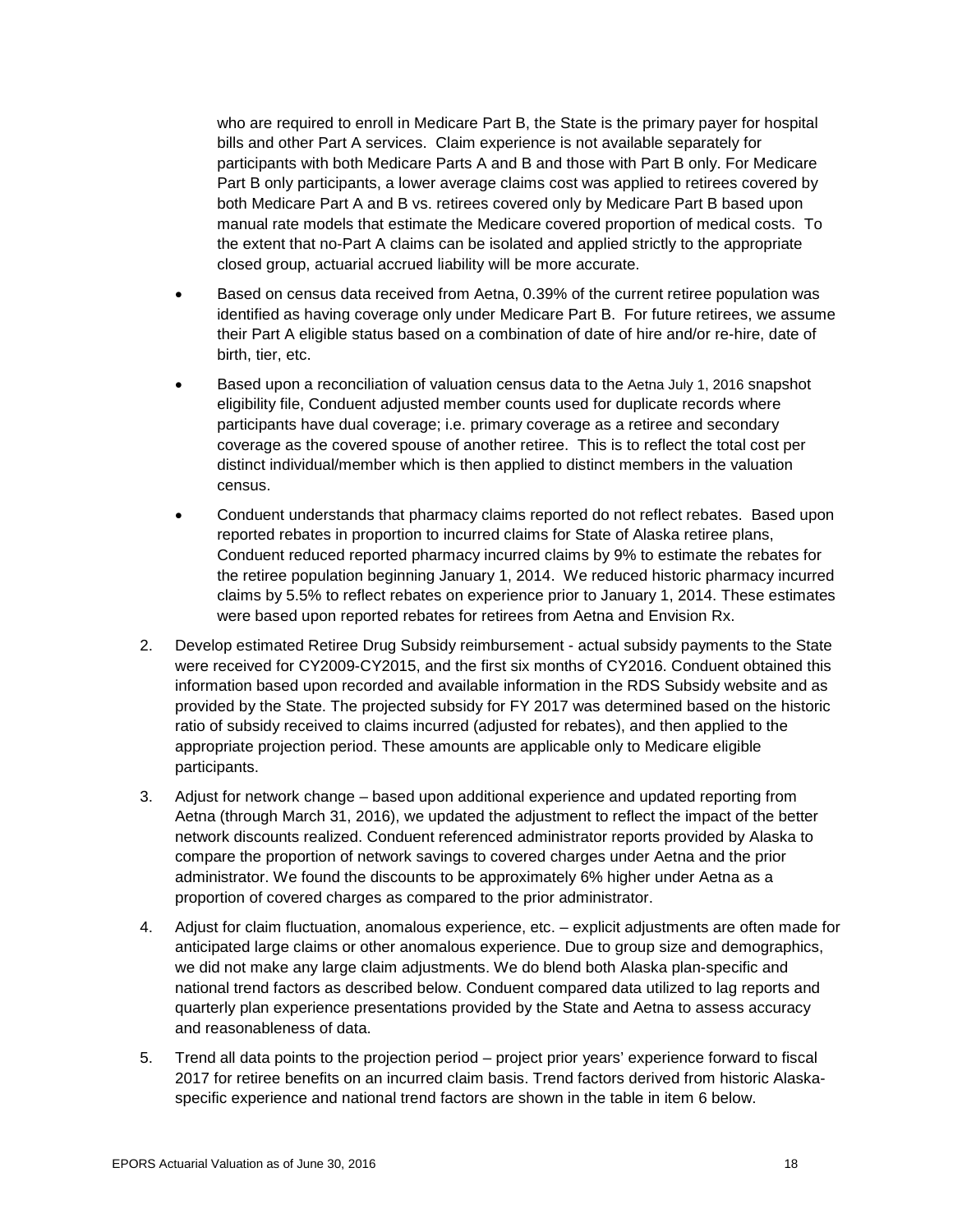6. Apply credibility to prior experience – adjust prior year's data by assigning weight to recent periods, as shown at the right of the table below. Greater credibility is given to the past 24 months' experience. We have some run-out claims data, thus less estimation for complete claims in fiscal 2016 that is consistent with last year. We did not adjust the credibility weight further. Note also that we averaged projected plan costs using Alaska-specific trend factors and national trend factors, assigning 75% weight to Alaska-specific trends and 25% to national trends:

| Alaska-Specific and National Average Weighted Trend from |                |                     |                          |  |  |  |  |
|----------------------------------------------------------|----------------|---------------------|--------------------------|--|--|--|--|
| <b>Experience Period to Valuation Year</b>               |                |                     |                          |  |  |  |  |
| <b>Experience Period</b>                                 | <b>Medical</b> | <b>Prescription</b> | <b>Weighting Factors</b> |  |  |  |  |
| FY2013 to FY2014                                         | 8.9%           | 7.1%                | 10%                      |  |  |  |  |
| FY2014 to FY2015                                         | 7.7%           | 6.5%                | <b>20%</b>               |  |  |  |  |
| FY2015 to FY2016                                         | 6.4%           | 7.1%                | 35%                      |  |  |  |  |
| FY2016 to FY2017                                         | 5.3%           | 8.5%                | 35%                      |  |  |  |  |

Trend assumptions used for rate development are assessed annually and as additional/improved reporting becomes available, we will incorporate into rate development as appropriate. Based upon recent experience trending up (mitigating historic gains), we are not proposing an update to the valuation healthcare cost trend assumption.

- 7. Develop separate administration costs no adjustments were made for internal administrative costs. Third party retiree plan administration fees for fiscal 2017 are based upon rates in effect at the midpoint of the year, January 2017, based upon negotiations with Aetna as communicated by the State. Medical fees increased 1.4% and pharmacy admin was reduced to \$0. We included a small fee for estimated fees that occur on a per occurrence basis (i.e. prior authorization, retiree direct bill). We also include PCORI fees under the Affordable Care Act. We estimated the 2017 rates based upon the 2016 rate of \$2.26 per member per year increased by 4%. The annual per participant per year administrative cost rate for medical and prescription benefits (including PCORI) is \$206.88.
- 8. Healthcare Reform legislation passed on March 23, 2010 included several provisions with potential implications for the State of Alaska Retiree Health Plan liability. Conduent evaluated the impact of the following provisions; however, none of the impacts have been included in the valuation results.
	- Because the State plan is retiree-only, and was in effect at the time the legislation was enacted, not all provisions of the health reform legislation apply to the State plan. Unlimited lifetime benefits and dependent coverage to age 26 are two of these provisions. We reviewed the impact of including these provisions, but there was no decision made to adopt them, and no requirement to do so.
	- As Transitional Reinsurance fees are only in effect until 2016, we excluded these for valuation purposes.
	- The Plan will be subject to the high cost plan excise tax (Cadillac tax); however, the impact is not expected to significantly impact the OPEB liability. Based upon guidance available at the valuation date, Conduent estimated the tax based upon a blended test of pre and post-Medicare projected costs and enrollment projections.
		- − A blended test compares a weighted average per capita cost (based upon proportions of pre/post Medicare eligible enrollments) to the tax cost thresholds in each projection year. Projected enrollment was based upon the 2016 enrollment data provided by Aetna, and 2016 valuation headcount projections for future years.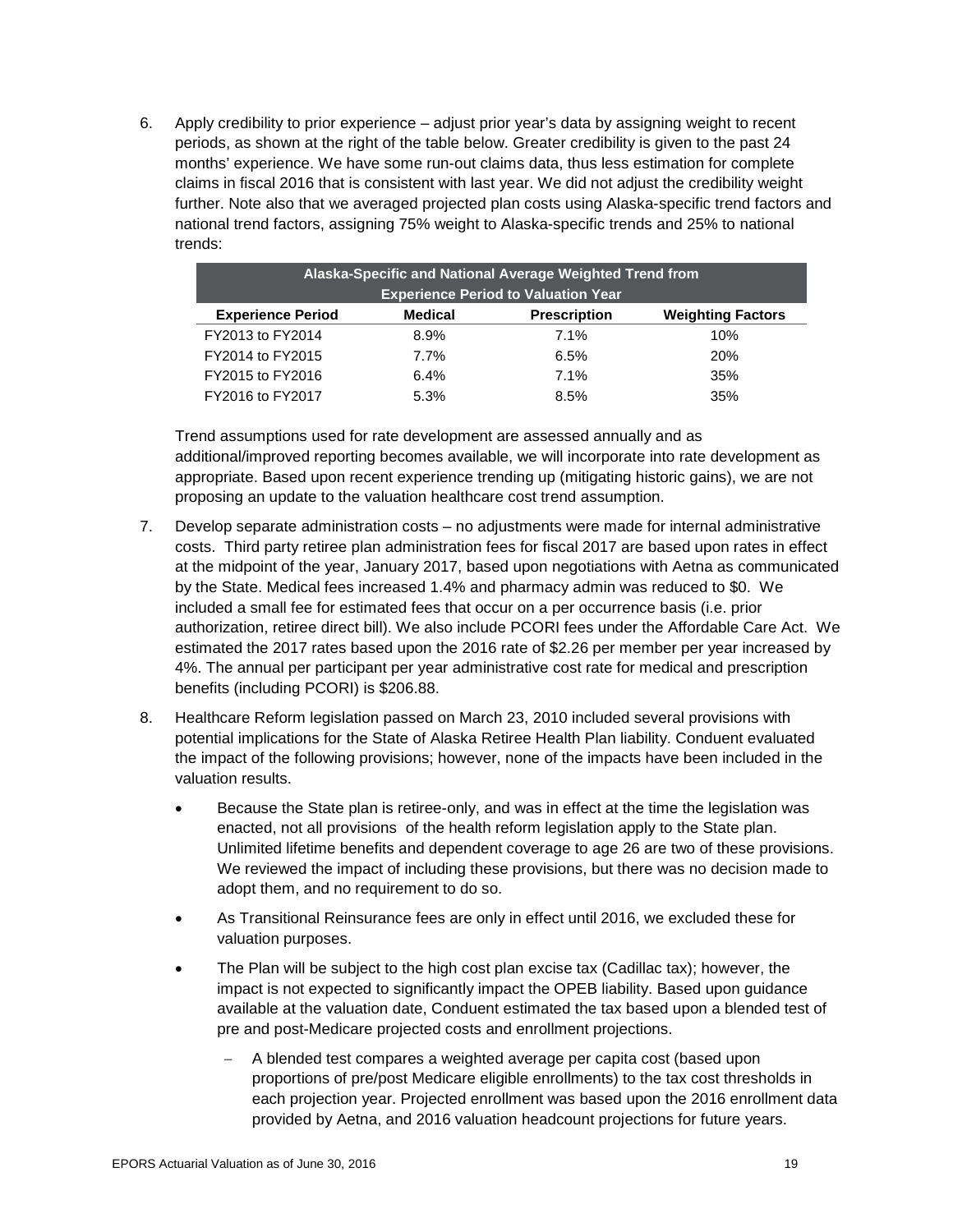- − We included administrative fees and applied Retiree Drug Subsidy reimbursements to the Medicare rates.
- We assumed claim costs would increase according to valuation trend assumptions from the June 30, 2016 valuation, and that the tax cost thresholds would increase at 3.0%. The first year increased at 4% to reflect the additional 1% over inflation assumption.
- Conduent determined the impact to be less than  $$1,000$  (<0.01%) of the projected June 30, 2016 healthcare actuarial accrued liability for the defined benefit plans. In addition, any additional per capita costs due to the tax were not expected to significantly impact trend over the long term.

The Trump administration has clearly announced its intention to repeal Healthcare Reform. As one of his first acts in office, President Trump issued an executive order that states that federal agencies can grant waivers, exemptions, and delays of "Obamacare" provisions that would impose costs on states or individuals. On February 15, 2016, CMS issued proposed rules that are intended to minimize adverse selection, but which might disrupt the fragile balance of the healthcare exchanges. We can expect more information about what is being altered.

We have not identified any other specific provisions of healthcare reform or its potential repeal that would be expected to have a significant impact on the measured obligation. As additional guidance on the legislation is issued, we will continue to monitor any potential impacts.

The following table summarizes data sources and assumptions and the relative impact changes in each have on healthcare cost projections for 2016 as compared to 2015:

| <b>Healthcare Cost Rate Data Source or Assumption</b><br>Change, 2016 vs. 2014 | Gain / Loss Impact on 2014 Valuation Results                                                                                                |
|--------------------------------------------------------------------------------|---------------------------------------------------------------------------------------------------------------------------------------------|
| Claim lag specific to medical and prescription experience                      | Small                                                                                                                                       |
| Individual claims level data                                                   | No impact on cost data used for 2016, though<br>potentially a source of future modifications                                                |
|                                                                                | No impact on morbidity assumptions used for 2016,<br>though potentially a source of future modifications                                    |
| Explicit TPA fees                                                              | Negligible                                                                                                                                  |
| Actual RDS payments received                                                   | Negligible                                                                                                                                  |
| Aggregate claims data                                                          | Loss due to adjustment for removal of dual<br>coverage/duplicate members in reported enrollment<br>counts, offset by gain due to experience |
| Census Data                                                                    | Small gain due to updated enrollment data                                                                                                   |

In accordance with actuarial standards, we note the following specific data sources and steps taken to value retiree medical benefits:

- The Division of Retirement and Benefits provided pension valuation census data, which for people currently in receipt of healthcare benefits was supplemented by coverage data from the healthcare claims administrator (Aetna)
- Certain adjustments and assumptions were made to prepare the data for valuation:
	- − Some records provided on the Aetna data were associated with a participant social security number not listed on the RIN-to-SSN translation file. We did not add these records to the retiree medical valuation data as they were unable to tie with our pension valuation data (and therefore were unable to be associated with a specific plan or participant).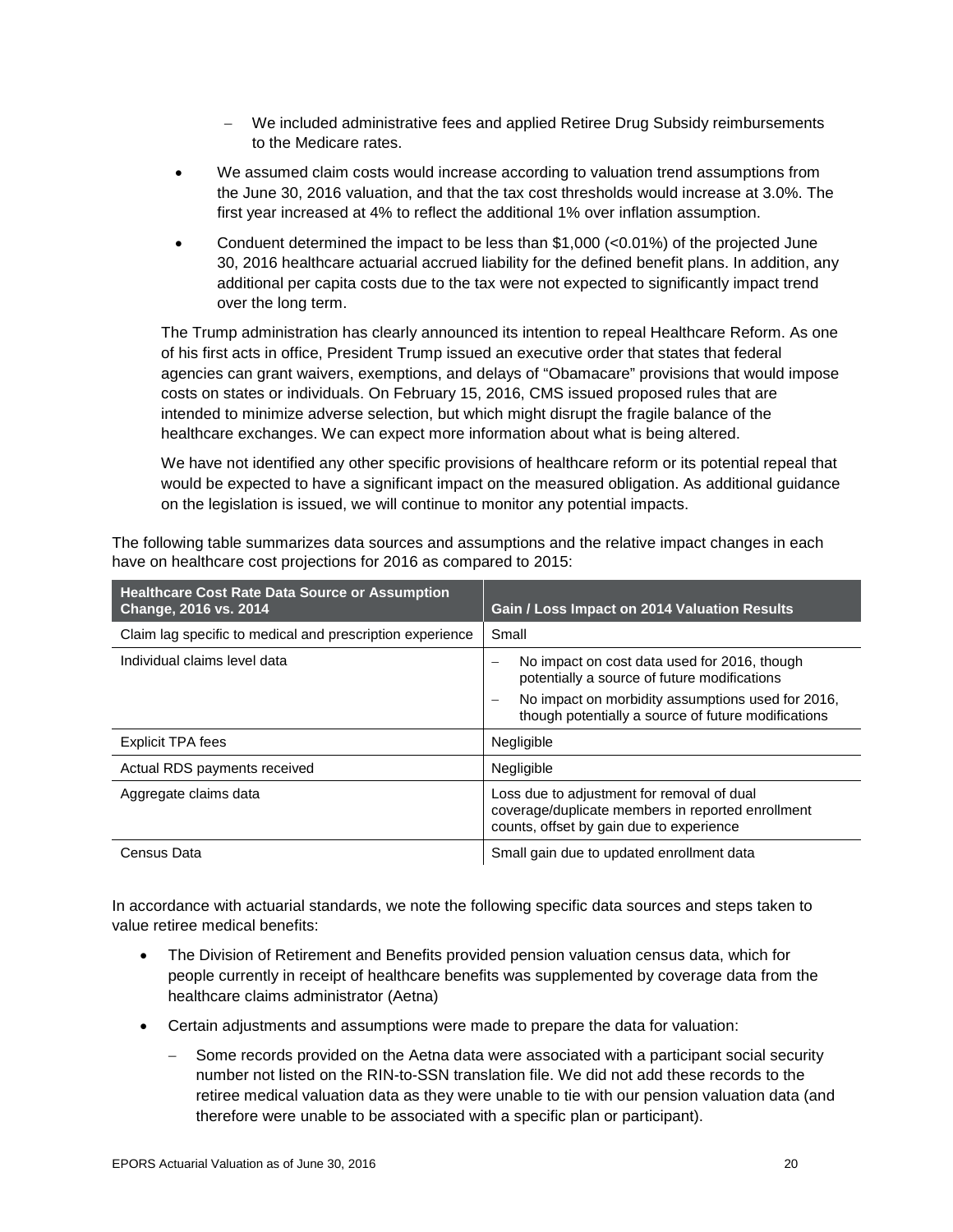- − Some in pay participants and beneficiaries on the pension valuation data who were previously assumed to be receiving medical benefits were not listed on the provided Aetna data. We have updated these records to only be valued under the pension valuation.
- − Some records in the Aetna data were duplicates due to the dual coverage (i.e. coverage as a retiree and as a spouse of another retiree) allowed under the Plan. Records were changed for these members so that each member was only valued once. Any additional value of the dual coverage (due to coordination of benefits) is small and reflected in the per capita costs.
- − Covered children included in the Aetna data were valued until age 23, unless handicapped. We assumed that those dependents over 23 were only eligible and included due to being handicapped.
- − Conduent understands that retiree medical coverage/eligibility is in place while a pension benefit is payable. If a participant dies, dependent coverage is only assumed to continue if they have ongoing pension/survivor benefits.
- − For individuals included in the pension data expecting a future pension, we valued health benefits starting at the same point that the pension benefit is assumed to start.
- Limitations on the use of the valuation results due to uncertainty about various aspects of the data: Excluded records due to file mismatches are noted above but not are expected to have a material impact on the results.

Unresolved matters: None.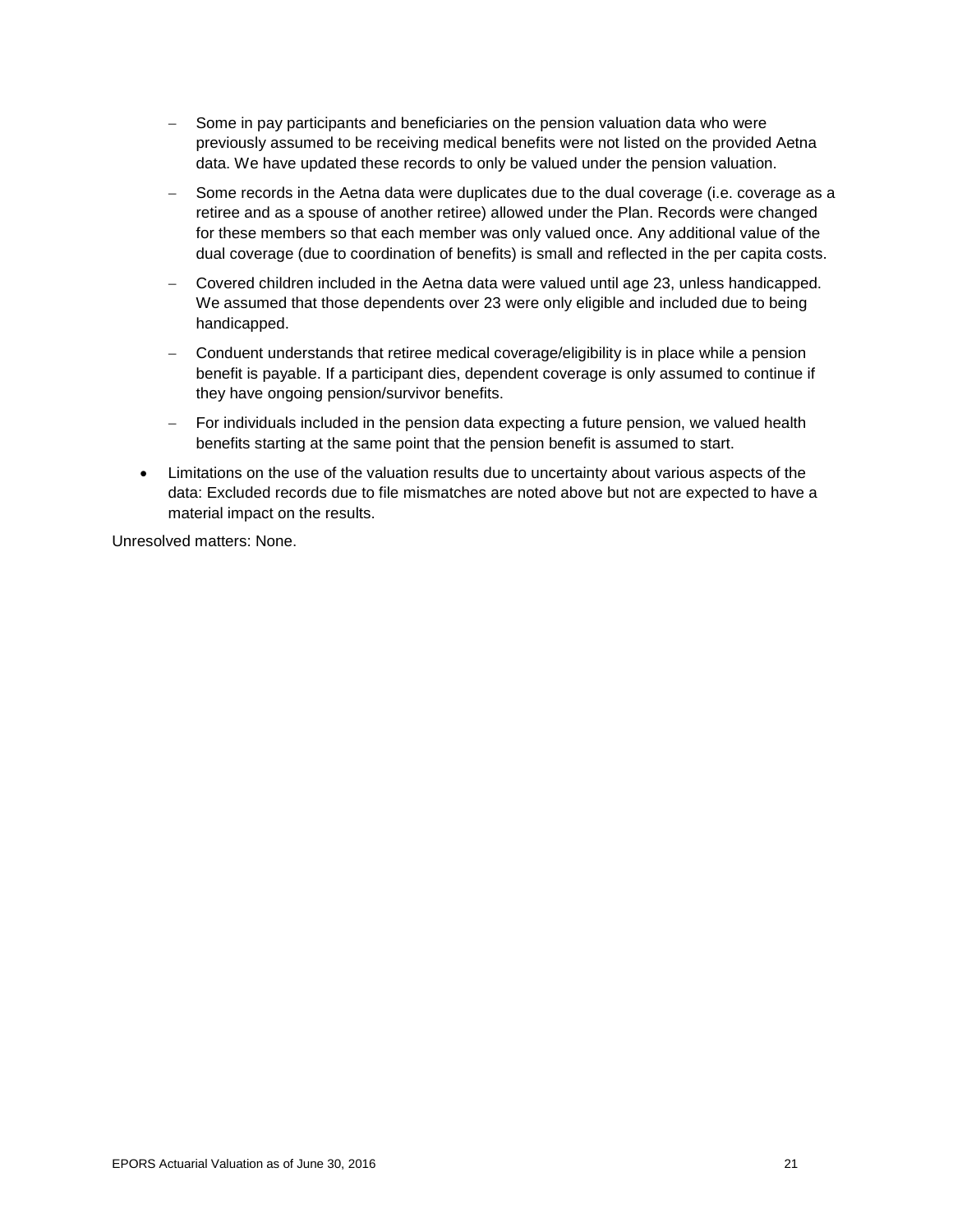### **June 30, 2016 Valuation – FY 2017 Claims Cost Rates**

|                                                                 | <b>Medical</b> |                     |                   |                         | <b>Prescription Drugs</b> |                   |    |                     |     |                         |      |         |    |              |
|-----------------------------------------------------------------|----------------|---------------------|-------------------|-------------------------|---------------------------|-------------------|----|---------------------|-----|-------------------------|------|---------|----|--------------|
|                                                                 |                |                     | <b>Medicare B</b> |                         |                           | <b>Medicare B</b> |    |                     |     |                         |      |         |    |              |
|                                                                 |                | <b>Pre-Medicare</b> |                   | <b>Medicare A&amp;B</b> |                           | Only              |    | <b>Pre-Medicare</b> |     | <b>Medicare A&amp;B</b> |      | Only    |    | <b>Total</b> |
| <b>Fiscal 2013 Incurred Claims</b>                              | S              | 239,986,289         | \$                | 73,469,050              | \$                        | 1,901,151         | \$ | 49,738,435          | \$  | 93,999,808              | - \$ | 538,020 | \$ | 459,632,753  |
| Membership                                                      |                | 23,522              |                   | 32,984                  |                           | 217               |    | 23,522              |     | 32,984                  |      | 217     |    | 56,723       |
| <b>Paid Claims Cost Rate</b>                                    | \$             | 10,203              | \$                | 2,227                   | \$                        | 8,761             | \$ | 2,115               | \$  | 2,850                   | - \$ | 2,479   | \$ | 8,103        |
| Trend to FY2017                                                 |                | 1.313               |                   | 1.313                   |                           | 1.313             |    | 1.325               |     | 1.325                   |      | 1.325   |    |              |
| FY 2017 Paid Cost Rate                                          | \$             | 13,399              | \$                | 2,925                   | \$                        | 11,506            | \$ | 2,801               | \$  | 3,775                   | -\$  | 3,284   | \$ | 10,670       |
| Manual Adjustment*                                              |                | 0.940               |                   | 0.940                   |                           | 0.940             |    | 0.934               |     | 0.934                   |      | 0.934   |    |              |
| FY 2017 Incurred Cost Rate                                      | \$             | 12,595              | \$                | 2,750                   | \$                        | 10,815            | S. | 2,616               | \$  | 3,526                   | - \$ | 3,067   | \$ | 10,010       |
| <b>Fiscal 2014 Incurred Claims</b>                              | \$             | 224, 167, 427       | \$                | 68,834,329              | \$                        | 2,428,446         | \$ | 39,572,896          | \$  | 115,011,779             | -\$  | 605,633 | \$ | 450,620,510  |
| Membership                                                      |                | 21,322              |                   | 36,843                  |                           | 223               |    | 21,322              |     | 36,843                  |      | 223     |    | 58,388       |
| Paid Claims Cost Rate                                           | \$             | 10,514              | \$                | 1,868                   | \$                        | 10,890            | \$ | 1,856               | \$  | 3,122                   | -\$  | 2,716   | \$ | 7,718        |
| Trend to FY2017                                                 |                | 1.205               |                   | 1.205                   |                           | 1.205             |    | 1.237               |     | 1.237                   |      | 1.237   |    |              |
| FY 2017 Paid Cost Rate                                          | \$             | 12,673              | \$                | 2,252                   | \$                        | 13,126            | \$ | 2,295               | \$  | 3,861                   | \$   | 3,359   | \$ | 9,386        |
| Manual Adjustment*                                              |                | 0.970               |                   | 0.970                   |                           | 0.970             |    | 0.967               |     | 0.967                   |      | 0.967   |    |              |
| FY 2017 Incurred Cost Rate                                      | \$             | 12,293              | \$                | 2,184                   | \$                        | 12,733            | S. | 2,220               | \$  | 3,733                   | - \$ | 3,248   | \$ | 9,095        |
| <b>Fiscal 2015 Incurred Claims</b>                              | \$             | 222,942,485         | \$                | 73,220,895              | \$                        | 3,066,493         | \$ | 55,314,988          | \$  | 118,431,447             | -\$  | 651,667 | \$ | 473,627,975  |
| Membership                                                      |                | 20,920              |                   | 38,263                  |                           | 242               |    | 20,920              |     | 38,263                  |      | 242     |    | 59,425       |
| Paid Claims Cost Rate                                           | \$             | 10,657              | \$                | 1,914                   | \$                        | 12,671            | \$ | 2,644               | -\$ | 3,095                   | -\$  | 2,693   | \$ | 7,970        |
| Trend to FY2017                                                 |                | 1.120               |                   | 1.120                   |                           | 1.120             |    | 1.162               |     | 1.162                   |      | 1.162   |    |              |
| FY 2017 Paid Cost Rate                                          | \$             | 11,940              | \$                | 2,144                   | \$                        | 14,197            | \$ | 3,071               | \$  | 3,595                   | -\$  | 3,128   | \$ | 9,050        |
| Manual Adjustment*                                              |                | 1.000               |                   | 1.000                   |                           | 1.000             |    | 1.000               |     | 1.000                   |      | 1.000   |    |              |
| FY 2017 Incurred Cost Rate                                      | \$             | 11,940              | \$                | 2,144                   | \$                        | 14,197            | \$ | 3,071               | \$  | 3,595                   | - \$ | 3,128   | \$ | 9,050        |
| <b>Fiscal 2016 Incurred Claims</b>                              | \$             | 225,325,571         | \$                | 83,147,336              | \$                        | 1,892,894         | \$ | 57,222,142          | \$  | 135,947,721             | -\$  | 803,500 | \$ | 504,339,164  |
| Membership                                                      |                | 20,049              |                   | 40,480                  |                           | 275               |    | 20,049              |     | 40,480                  |      | 275     |    | 60,804       |
| Paid Claims Cost Rate                                           | \$             | 11,239              | \$                | 2,054                   | \$                        | 6,883             | \$ | 2,854               | \$  | 3,358                   | \$   | 2,922   | \$ | 8,295        |
| Trend to FY2017                                                 |                | 1.053               |                   | 1.053                   |                           | 1.053             |    | 1.085               |     | 1.085                   |      | 1.085   |    |              |
| FY 2017 Paid Cost Rate                                          | \$             | 11,830              | \$                | 2,162                   | \$                        | 7,245             | \$ | 3,096               | \$  | 3,643                   | - \$ | 3,169   | \$ | 8,833        |
| Manual Adjustment*                                              |                | 1.000               |                   | 1.000                   |                           | 1.000             |    | 1.000               |     | 1.000                   |      | 1.000   |    |              |
| FY 2017 Incurred Cost Rate                                      | \$             | 11,830              | \$                | 2,162                   | \$                        | 7,245             | \$ | 3,096               | \$  | 3,643                   | \$   | 3,169   | \$ | 8,833        |
| Weighted Average 7/1/2016-6/30/2017 Incurred Claims Cost Rates: |                |                     |                   |                         |                           |                   |    |                     |     |                         |      |         |    |              |
| At average age                                                  | S              | 12,037              | S                 | 2,219                   | \$                        | 11,133            | \$ | 2,864               | \$  | 3,632                   | \$.  | 3.160   | \$ | 9,079        |
| At age 65                                                       | \$             | 14,380              | \$                | 1,707                   | \$                        | 8,562             | \$ | 3,320               | \$  | 3,320                   | \$   | 3,320   | \$ | 8,783        |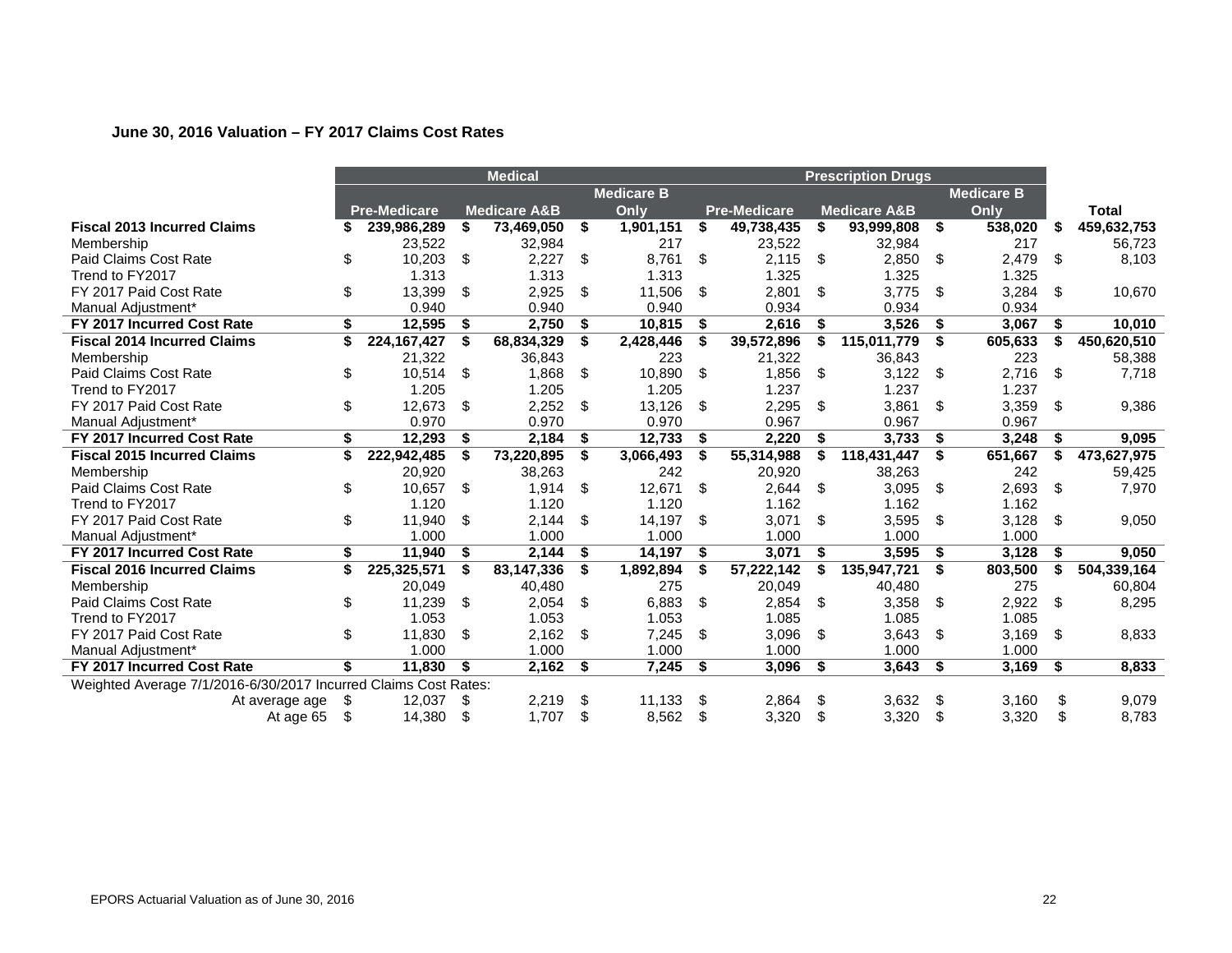Following the development of total projected costs, a distribution of per capita claims cost was developed. This was accomplished by allocating total projected costs to the population census used in the valuation. The allocation was done separately for each of prescription drugs and medical costs for the Medicare eligible and pre-Medicare populations. The allocation weights were developed using participant counts by age and assumed morbidity and aging factors. Results were tested for reasonableness based on historical trend and external benchmarks for costs paid by Medicare.

Below are the results of this analysis:

| Age | <b>Medical and</b><br><b>Medicare</b><br>Parts A & B | <b>Medical and Medicare</b><br>Part B Only | <b>Prescription</b><br><b>Drug</b> | <b>Medicare Retiree</b><br><b>Drug Subsidy</b> |
|-----|------------------------------------------------------|--------------------------------------------|------------------------------------|------------------------------------------------|
| 45  | \$7,964                                              | \$7,964                                    | \$1,751                            | $\frac{1}{2}$ -                                |
| 50  | 9,010                                                | 9,010                                      | 2,080                              | ٠                                              |
| 55  | 10,194                                               | 10,194                                     | 2,470                              | ۰                                              |
| 60  | 12,108                                               | 12,108                                     | 2,864                              | ٠                                              |
| 65  | 1,707                                                | 8,562                                      | 3,320                              | 614                                            |
| 70  | 2,077                                                | 10,417                                     | 3,577                              | 661                                            |
| 75  | 2,466                                                | 12,369                                     | 3,815                              | 706                                            |
| 80  | 2,657                                                | 13,325                                     | 3,911                              | 723                                            |

### **Distribution of Per Capita Claims Cost by Age for the Period July 1, 2016 through June 30, 2017**

### **Changes in Methods Since the Prior Valuation**

There were no changes in valuation methods except for the changes described in the healthcare sections above.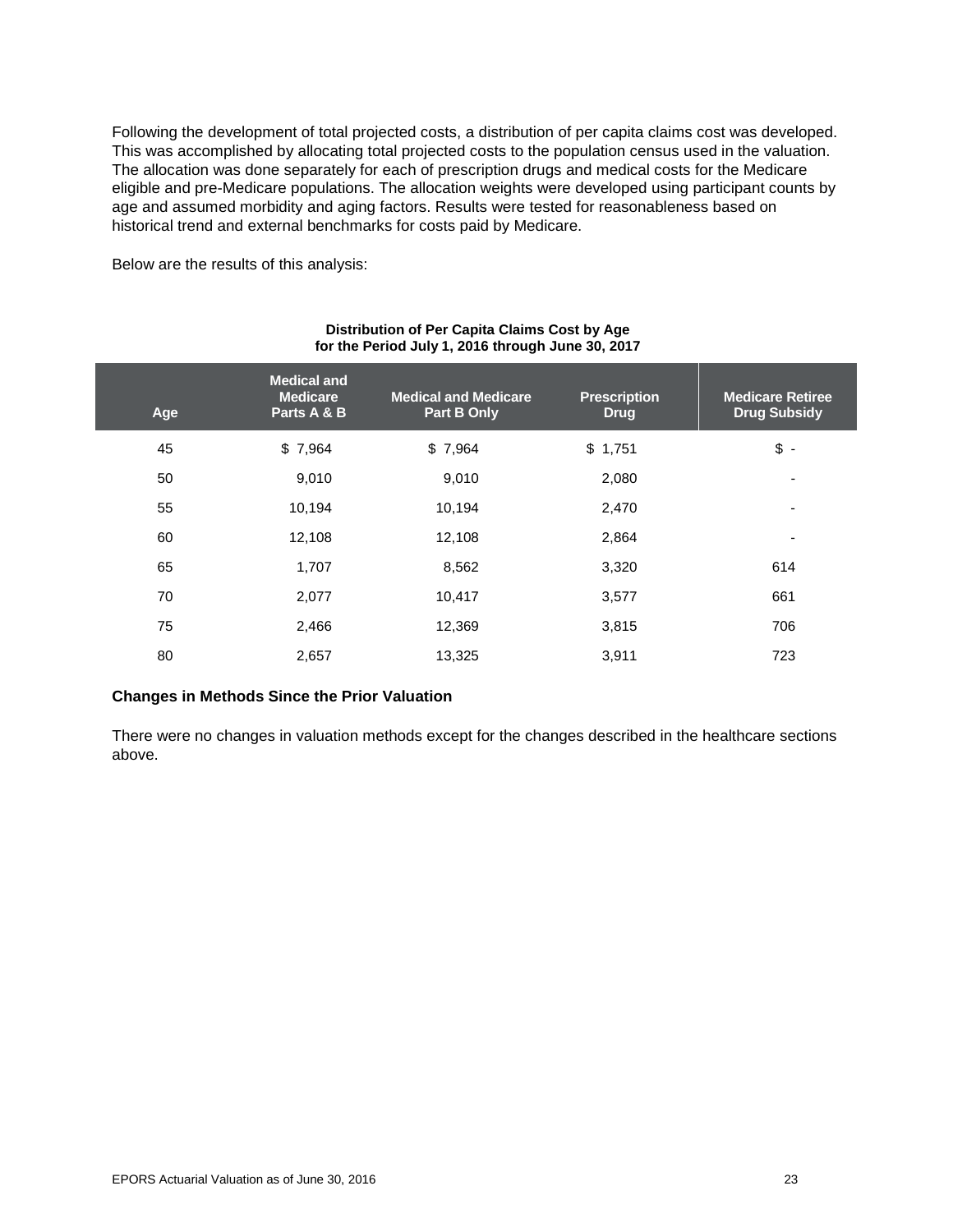# <span id="page-29-0"></span>Section 5.3 Summary of Actuarial Assumptions

| Investment Return/Discount Rate  | 4.75% per year, compounded annually, net of expenses.                                                                                                                                                                               |                      |                                                                                                                                                                                                                                                                                               |    |                    |    |                                                                         |
|----------------------------------|-------------------------------------------------------------------------------------------------------------------------------------------------------------------------------------------------------------------------------------|----------------------|-----------------------------------------------------------------------------------------------------------------------------------------------------------------------------------------------------------------------------------------------------------------------------------------------|----|--------------------|----|-------------------------------------------------------------------------|
| <b>Pre-retirement Mortality</b>  | 96% of all rates of the RP-2000 table, 2000 Base Year projected to 2018<br>with Projection Scale BB.                                                                                                                                |                      |                                                                                                                                                                                                                                                                                               |    |                    |    |                                                                         |
| <b>Post-retirement Mortality</b> | 96% of all rates of the RP-2000 table, 2000 Base Year projected to 2018<br>with Projection Scale BB.                                                                                                                                |                      |                                                                                                                                                                                                                                                                                               |    |                    |    |                                                                         |
| <b>Salary Scale</b>              | None.                                                                                                                                                                                                                               |                      |                                                                                                                                                                                                                                                                                               |    |                    |    |                                                                         |
| Variable Benefit Increases       | 3.62% per year, compounded annually.                                                                                                                                                                                                |                      |                                                                                                                                                                                                                                                                                               |    |                    |    |                                                                         |
| <b>Inflation Rate</b>            | Total inflation as measured by the Consumer Price Index for urban and<br>clerical workers for Anchorage is assumed to increase 3.12% annually.                                                                                      |                      |                                                                                                                                                                                                                                                                                               |    |                    |    |                                                                         |
| Per Capita Claims Cost           | Sample claims cost rates adjusted to age 65 for FY17 medical and<br>prescription are shown below:                                                                                                                                   |                      |                                                                                                                                                                                                                                                                                               |    |                    |    |                                                                         |
|                                  |                                                                                                                                                                                                                                     |                      |                                                                                                                                                                                                                                                                                               |    |                    |    | <b>Prescription</b>                                                     |
|                                  |                                                                                                                                                                                                                                     |                      |                                                                                                                                                                                                                                                                                               |    | <b>Medical</b>     |    | <b>Drugs</b>                                                            |
|                                  |                                                                                                                                                                                                                                     | Pre-Medicare         |                                                                                                                                                                                                                                                                                               |    | \$14,380           | \$ | 3,320                                                                   |
|                                  |                                                                                                                                                                                                                                     | Medicare Parts A & B |                                                                                                                                                                                                                                                                                               | \$ | 1,707              | \$ | 3,320                                                                   |
|                                  |                                                                                                                                                                                                                                     | Medicare Part B Only |                                                                                                                                                                                                                                                                                               | \$ | 8,562              | \$ | 3,320                                                                   |
|                                  |                                                                                                                                                                                                                                     | Medicare Part D      |                                                                                                                                                                                                                                                                                               |    | N/A                | \$ | 614                                                                     |
| Medicare Part B Only             | hire.                                                                                                                                                                                                                               |                      | For actives and retirees not yet Medicare-eligible, participation is set<br>based on whether the employee/retiree will have 40 quarters of                                                                                                                                                    |    |                    |    | employment after March 31, 1986, depending upon date of hire and/or re- |
| <b>Health Cost Trend</b>         | The table below shows the rate used to project the cost from the<br>shown fiscal year to the next fiscal year. For example, 8.8% is<br>applied to the FY17 pre-Medicare medical claims cost to get the<br>FY18 medical claims cost. |                      |                                                                                                                                                                                                                                                                                               |    |                    |    |                                                                         |
|                                  |                                                                                                                                                                                                                                     |                      | Medical<br><b>Pre-65</b>                                                                                                                                                                                                                                                                      |    | Medical<br>Post-65 |    | <b>Prescription</b><br><b>Drugs</b>                                     |
|                                  |                                                                                                                                                                                                                                     | <b>FY17</b>          | 8.8%                                                                                                                                                                                                                                                                                          |    | 5.8%               |    | 5.4%                                                                    |
|                                  |                                                                                                                                                                                                                                     | <b>FY18</b>          | 8.2%                                                                                                                                                                                                                                                                                          |    | 5.7%               |    | 5.1%                                                                    |
|                                  |                                                                                                                                                                                                                                     | <b>FY19</b>          | 7.6%                                                                                                                                                                                                                                                                                          |    | 5.6%               |    | 4.8%                                                                    |
|                                  |                                                                                                                                                                                                                                     | <b>FY20</b>          | 7.0%                                                                                                                                                                                                                                                                                          |    | 5.6%               |    | 4.6%                                                                    |
|                                  |                                                                                                                                                                                                                                     | <b>FY21</b>          | 6.5%                                                                                                                                                                                                                                                                                          |    | 5.6%               |    | 4.4%                                                                    |
|                                  |                                                                                                                                                                                                                                     | <b>FY22</b>          | 6.0%                                                                                                                                                                                                                                                                                          |    | 5.6%               |    | 4.2%                                                                    |
|                                  |                                                                                                                                                                                                                                     | <b>FY23</b>          | 5.6%                                                                                                                                                                                                                                                                                          |    | 5.6%               |    | 4.0%                                                                    |
|                                  |                                                                                                                                                                                                                                     | <b>FY26</b>          | 5.6%                                                                                                                                                                                                                                                                                          |    | 5.6%               |    | 4.0%                                                                    |
|                                  |                                                                                                                                                                                                                                     | <b>FY51</b>          | 4.4%                                                                                                                                                                                                                                                                                          |    | 4.0%               |    | 4.0%                                                                    |
|                                  |                                                                                                                                                                                                                                     | FY101                | 4.4%                                                                                                                                                                                                                                                                                          |    | 4.0%               |    | 4.0%                                                                    |
|                                  |                                                                                                                                                                                                                                     |                      | For the June 30, 2014 valuations and later, the updated Society of<br>Actuaries' Healthcare Cost Trend Model is used to project medical and<br>prescription drug costs. This model effectively begins estimating trend<br>amounts beginning in 2014, and projects out to 2090. This model has |    |                    |    |                                                                         |

been adopted by the Society of Actuaries, and has been populated

with assumptions that are specific to the State of Alaska.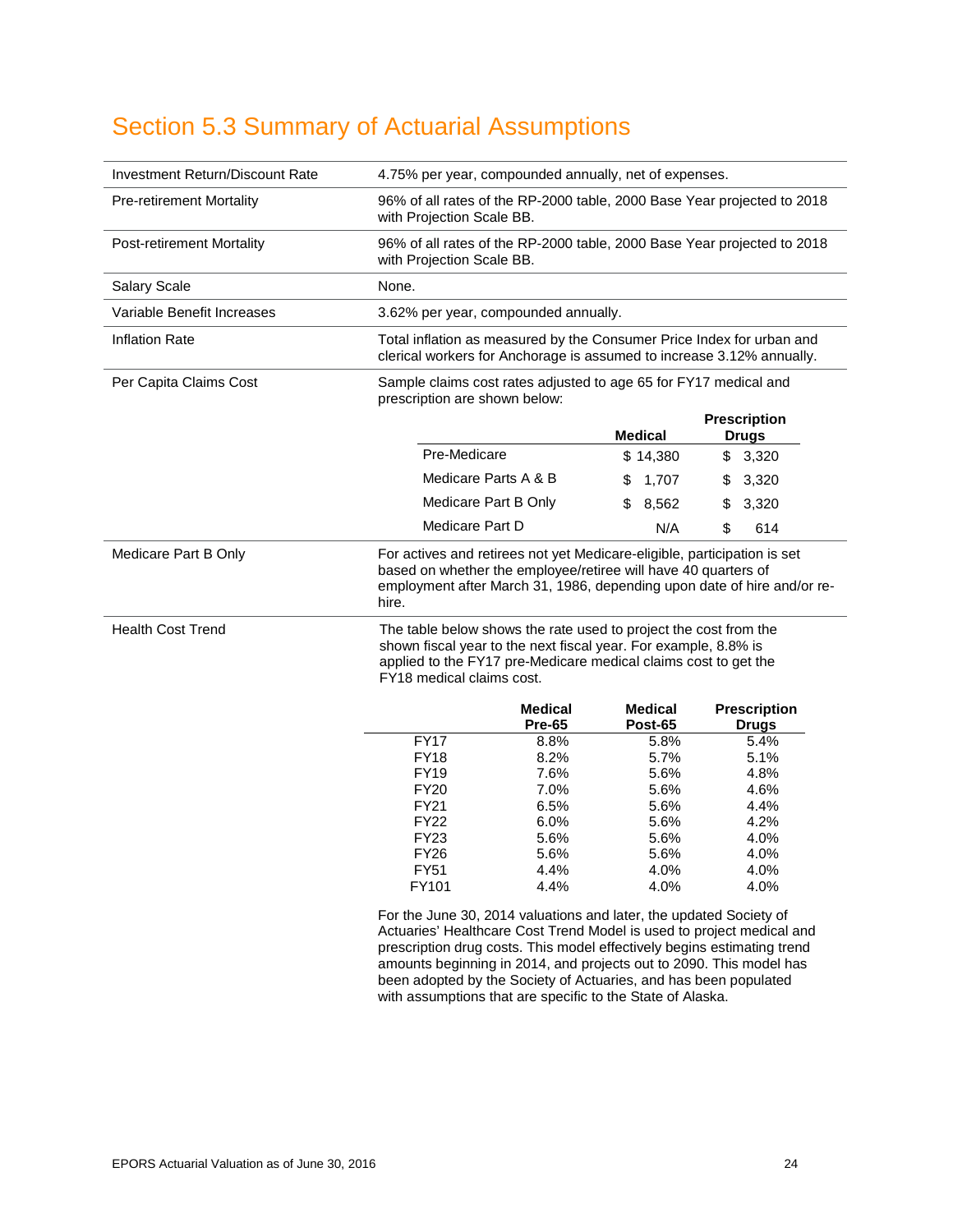| Aging Factors*               |                              |                                                       | <b>Prescription</b>                                                                                                                                                                                                                                                              |
|------------------------------|------------------------------|-------------------------------------------------------|----------------------------------------------------------------------------------------------------------------------------------------------------------------------------------------------------------------------------------------------------------------------------------|
|                              | Age                          | <b>Medical</b>                                        | Drugs                                                                                                                                                                                                                                                                            |
|                              | $0 - 44$                     | 2.0%                                                  | 4.5%                                                                                                                                                                                                                                                                             |
|                              | 45-54                        | 2.5%                                                  | 3.5%                                                                                                                                                                                                                                                                             |
|                              | 55-64                        | 3.5%                                                  | 3.0%                                                                                                                                                                                                                                                                             |
|                              | 65-74                        | 4.0%                                                  | 1.5%                                                                                                                                                                                                                                                                             |
|                              | 75-84                        | 1.5%                                                  | 0.5%                                                                                                                                                                                                                                                                             |
|                              | 85-95                        | 0.5%                                                  | $0.0\%$                                                                                                                                                                                                                                                                          |
|                              | $96+$                        | 0.0%                                                  | $0.0\%$                                                                                                                                                                                                                                                                          |
|                              | to age from 83 to 84.        |                                                       | * Note that pre-65 the factor represents the amount to increase<br>from the ages noted to the next age. However post-65, the factor<br>represents the adjustment to get to the ages noted up to age in the<br>range. That is, 2.5% is used to age from 54 to 55, but 1.5% is use |
| <b>Medical Participation</b> |                              | have assumed 100% participation in the medical plans. | Because medical benefits are provided at no cost to the retiree, we                                                                                                                                                                                                              |
| Turnover                     | None.                        |                                                       |                                                                                                                                                                                                                                                                                  |
| Retirement                   | 100% commencement at age 70. |                                                       |                                                                                                                                                                                                                                                                                  |
| Marriage and Age Difference  |                              | Members are assumed to be married at retirement.      | Wives are assumed to be three years younger than husbands.                                                                                                                                                                                                                       |
| Disability                   | None.                        |                                                       |                                                                                                                                                                                                                                                                                  |